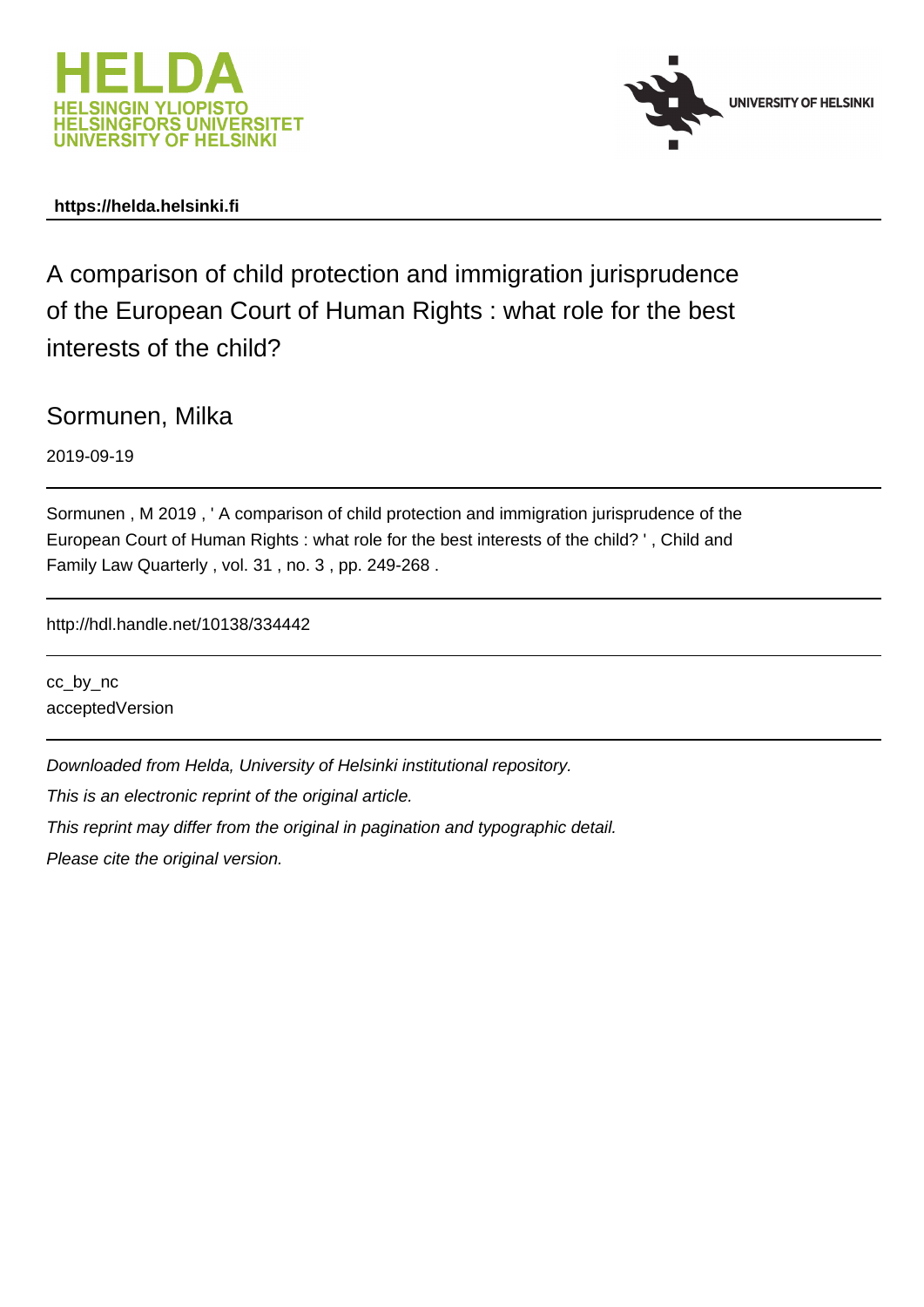# A comparison of child protection and immigration jurisprudence of the European Court of Human Rights: what role for the best interests of the child?

Child and Family Law Quarterly 31(3), 2019, 249–268

Milka Sormunen\*

Keywords:

Best interests of the child – children's rights – European Convention for the Protection of Human Rights and Fundamental Freedoms 1950 – European Court of Human Rights – child protection – immigration

*The obligation to consider the best interests of the child in all cases concerning children has a central status in the United Nations Convention on the Rights of the Child 1989. This article provides a systematic comparison of how the best interests concept is understood and used in child protection and immigration jurisprudence of the European Court of Human Rights. The article compares all child protection and immigration judgments where the court has referred to the best interests of the child until the end of 2017. It shows that the court assesses the best interests of the child differently in the two case groups. First, in child protection cases, the court assumes that it is in the child's best interests to live with her parents, whereas in immigration cases, family unity is not the starting point of the court. Secondly, in immigration cases, the child's young age is understood as adaptability, whereas in child protection cases, young age is associated with care needs. Thirdly, the court has considered children's views in several child protection cases but rarely in immigration cases. This article argues that, from the perspective of children's rights, the court's approach in immigration cases is problematic.*

### Introduction

 $\overline{a}$ 

The United Nations Convention on the Rights of the Child 1989 (CRC) requires in its Article 3(1) that 'in all actions concerning children, whether undertaken by public or private social welfare institutions, courts of law, administrative authorities or legislative bodies, the best interests of the child shall be a primary consideration'. The Committee on the Rights of the Child, the monitoring body of the CRC, has elevated Article 3 as one of the 'general principles' of the Convention and stated that best interests have to be understood in a rightsbased way,<sup>1</sup> ensuring the full and effective enjoyment of all the rights recognised in the CRC and the holistic development of a child. In addition, best interests have to be 'a primary consideration' in *all* cases concerning children, which means that they have special

<sup>\*</sup> Faculty of Law, University of Helsinki. The author would like to thank Tuomas Ojanen and the anonymous reviewers for their insightful comments. Any errors remain the author's own.

<sup>1</sup> Committee on the Rights of the Child, *Summary Record of the 11th Meeting*, 7 October 1991 (UN Doc CRC/C/1991/SR.11).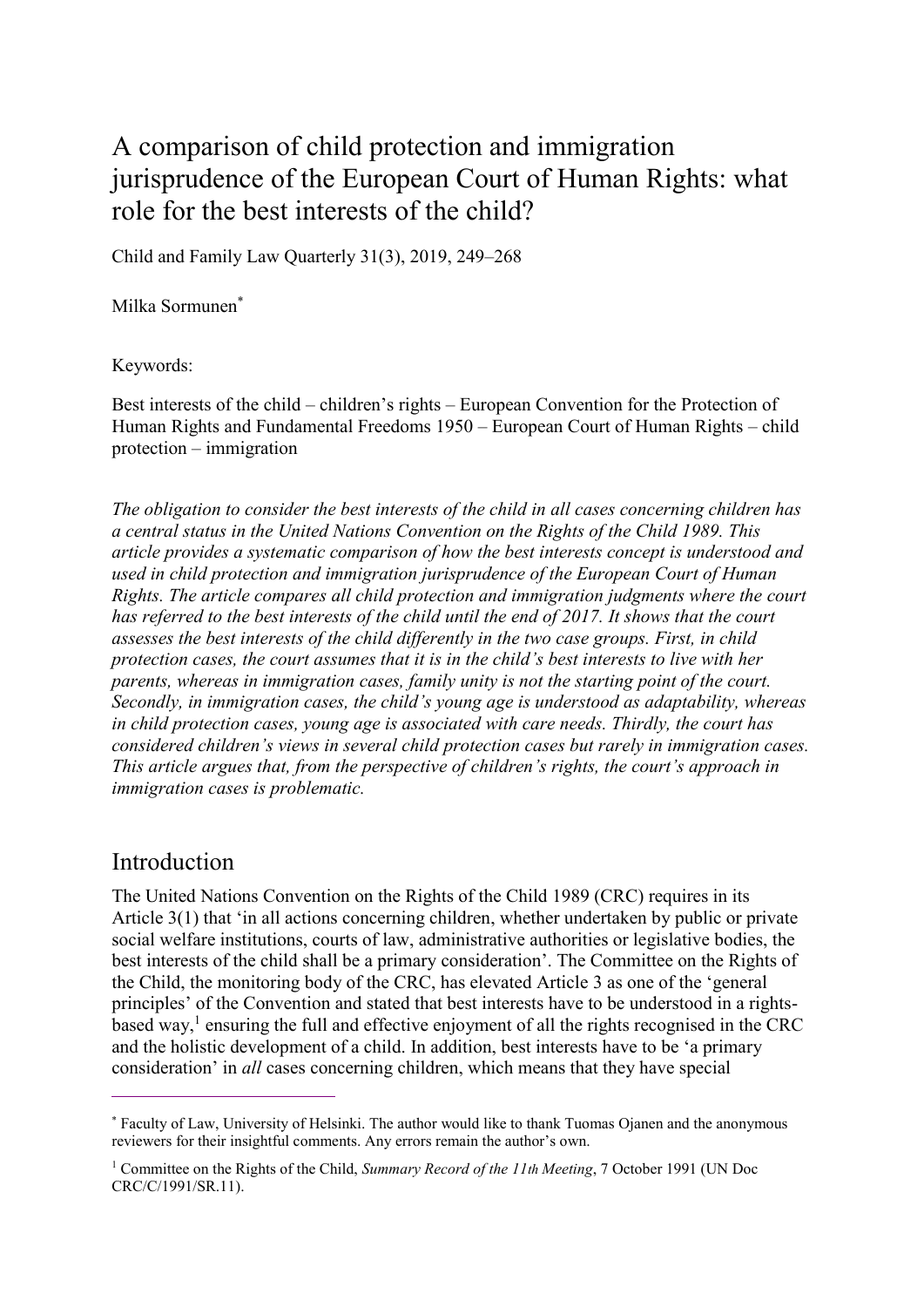importance and are not only applicable in matters with an obvious connection to children's rights but also in areas where the children's rights perspective has traditionally not been prominent.<sup>2</sup> The concept of best interests has been criticised for being indeterminate and paternalistic, among other reasons.<sup>3</sup> To understand the validity of such criticism, further scrutiny of how the concept behaves in concrete situations where rights conflict is required.

This article compares how the European Court of Human Rights (ECtHR or the court) understands and uses the concept of the best interests of the child in child protection versus immigration jurisprudence. The jurisprudence of the ECtHR has been described as a measure of the practical significance that is attached to children's rights in the sphere of the protection of international human rights.<sup>4</sup> The best interests concept is not included in the European Convention for the Protection of Human Rights and Fundamental Freedoms 1950 (the European Convention), but it is relatively well established in the jurisprudence of the ECtHR.<sup>5</sup> Overall, the European Convention is subject to the general rules of treaty interpretation, including that any relevant rules of international law applicable in the relations between the parties shall be taken into account.<sup>6</sup> All the contracting parties to the European Convention have ratified the CRC, which strengthens the CRC's role in the interpretation of the European Convention. Indeed, the ECtHR has acknowledged the CRC's importance on several occasions.<sup>7</sup> The ECtHR has noted that authorities must consider best interests in their proportionality assessments and that this balance must be safeguarded by taking into account international conventions, notably the CRC.<sup>8</sup> The need to apply the concept in various contexts has also been recognised.<sup>9</sup> However, the court's argumentation regarding best interests has been criticised for inconsistency and for relying on the concept as a rhetorical

<sup>2</sup> Committee on the Rights of the Child, *General Comment No 14* (2013) on the right of the child to have his or her interests taken as a primary consideration (art 3, para 1) (UN Doc CRC/C/GC/14); see also M Freeman, 'Article 3. The Best Interests of the Child', in A Alen et al (eds), *A Commentary on the United Nations Convention on the Rights of the Child* (Martinus Nijhoff, 2007); J Zermatten, 'The Best Interests of the Child Principle: Literal Analysis and Function' (2010) 18 IJCR 483.

<sup>&</sup>lt;sup>3</sup> See, for example, RH Mnookin, 'Child-Custody Adjudication: Judicial Functions in the Face of Indeterminacy' (1975) 39 *Law & Contemporary Problems* 226; N Cantwell, 'Are Children's Rights Still Human?' in A Intervenizzi and J Williams (eds), *The Human Rights of Children. From Visions to Implementation* (Ashgate, 2011).

<sup>4</sup> C Breen, *The Standard of the Best Interests of the Child. A Western Tradition in International and Comparative Law* (Martinus Nijhoff Publishers, 2002), 241–242; C Draghici, *The Legitimacy of Family Rights in Strasbourg Case Law. 'Living instrument' or extinguished sovereignty?* (Hart, 2017), 278.

<sup>5</sup> A Faye Jacobsen, 'Children's Rights in the European Court of Human Rights – An Emerging Power Structure' (2016) 24 IJCR 548; U Kilkelly, 'The Best of Both Worlds for Children's Rights? Interpreting the European Convention on Human Rights in the Light of the UN Convention on the Rights of the Child' (2001) 23(2) HRQ 308.

 $6$  Vienna Convention on the Law of Treaties 1969, art 31(3)(c).

<sup>7</sup> See, for example, *Harroudj v France* (Application No 43631/09) 4 October 2012, [42] where the court stated that the European Convention obligations regarding children's rights must be interpreted in light of the CRC; *KT v Norway* (Application No 26664/03) (2008) 49 EHRR 82, [43]: 'The human rights of children and the standards to which all governments must aspire in realising these rights for all children are set out in the Convention on the Rights of the Child'. In addition to the rules of international law on treaty interpretation, evolutive interpretation and European consensus allow the ECtHR to rely on other Conventions, see *Tyrer v United Kingdom* (Application No 5856/72) (1979–80) 2 EHRR 1; *Rasmussen v Denmark* (Application No 8777/79) (1984) 7 EHRR 371.

<sup>8</sup> See, for example, *Senigo Longue and Others v France* (Application No 19113/09) 10 July 2014, [68].

<sup>9</sup> *Maslov v Austria* (Application No 1638/03) (2008) 47 EHRR 20, [82].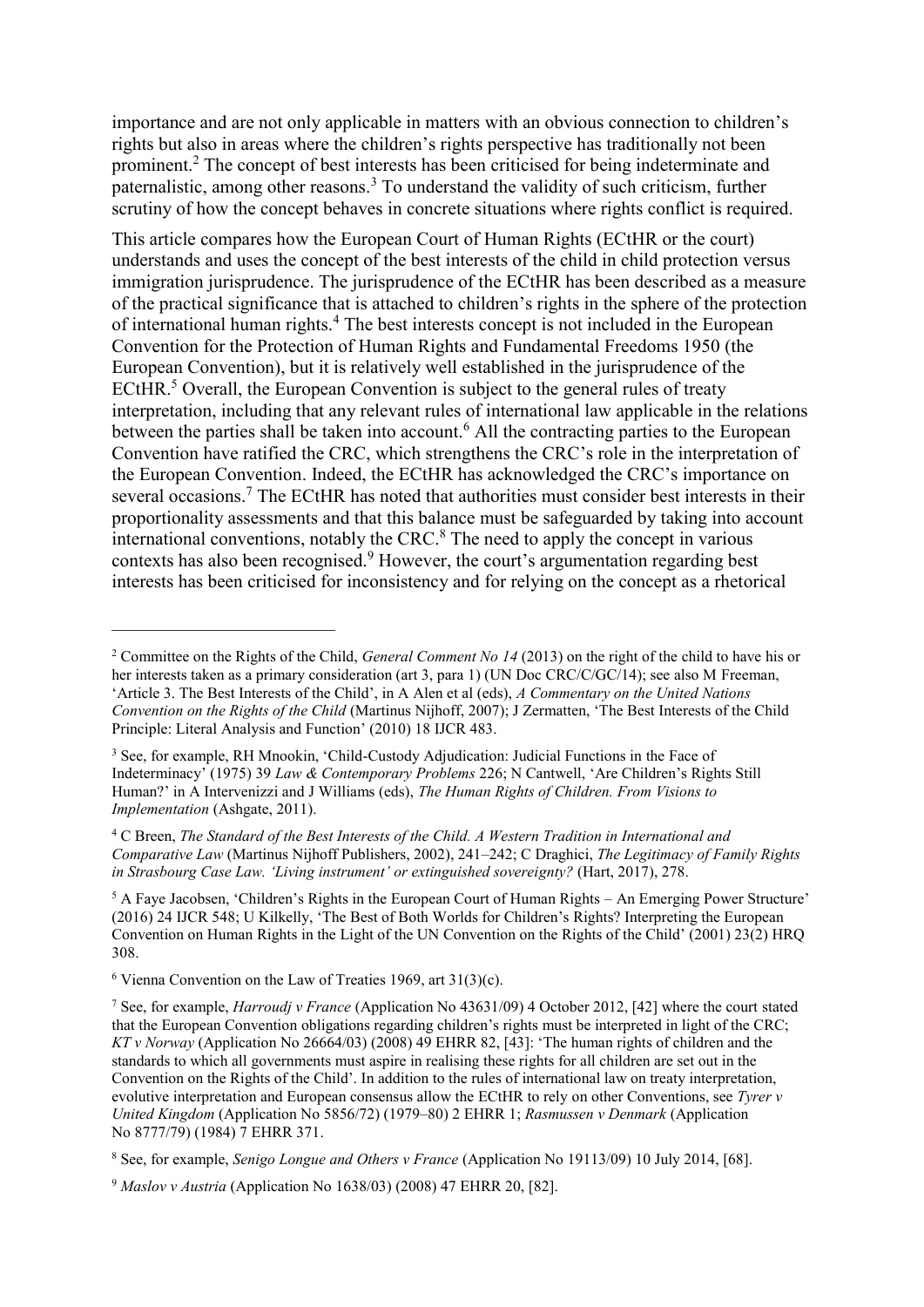device that has no real effect on the reasoning.<sup>10</sup>

This article is based on all judgments concerning child protection and immigration until the end of 2017 in which the ECtHR has referred to the best interests of the child.<sup>11</sup> The cases were obtained from HUDOC using the index words 'best interests', 'best interest', 'intérêt supérieur', and 'intérêts supérieurs' amongst Chamber and Grand Chamber judgments.<sup>12</sup> As the objective was to analyse the ECtHR's understanding of best interests, argumentation by parties or national courts was not systematically analysed. It is important to remember, however, that the court's judgments are not created in a vacuum but are shaped by the arguments of the parties.<sup>13</sup> Furthermore, a reference to 'best interests' does not fully convey how the court understands the best interests of the child and what weight it accords to children's rights in different situations, nor does it guarantee an outcome that complies with the rights of the child. Use of the term is 'no substitute for proper argument'.<sup>14</sup> Conversely, an outcome that respects the rights of the child can be reached without mentioning best interests. However, analysing references to the term reveals the kind of connotations that the court attaches to it.

Child protection and immigration cases differ in several important respects. In child protection cases, as in most scenarios concerning interference in family life, the child's rights and interests are the reason for interference, and the competing rights are those of the child and those of parents. In immigration cases, the right to respect for family life of the child and parents is contrasted with state sovereignty with respect to border control. Public interest is conceptualised as the state's interest in controlling immigration. The margin of appreciation is usually wide in both case groups, although the breadth varies depending on the issue, but it concerns different factors.<sup>15</sup> Child protection cases are also characterised by a need to respond to the child's situation quickly, which is not a prominent feature in immigration cases.

Consequently, this article does not claim that the assessment of best interests in child protection and immigration cases should be identical. Nevertheless, questions about whether an interference in family life is justified and whether a child can be separated from her parents are relevant to both case groups. Therefore, the comparison explores whether the same rights are approached differently depending on the case group and whether the weight of best interests varies. While the current human rights system allows differential treatment based on immigration status,  $16$  it is important to highlight the implications of this

<sup>10</sup> Breen, above n 4, 392.

<sup>&</sup>lt;sup>11</sup> 65 child protection cases and 43 immigration cases. Immigration detention cases were excluded, since their focus differs from first-entry and expulsion cases.

 $12$  hudoc.echr.coe.int; index words were in English and French, the official languages of the Council of Europe – all cases are available in either language but not always in both.

<sup>13</sup> See, for example, H Heiskanen, *Towards Greener Human Rights Protection. Rewriting the Environmental Case-Law of the European Court of Human Rights* (Tampere University Press, 2018), 41–69. Analysing admissibility decisions is beyond the scope of the article, but analysing them would be important to obtain a more comprehensive view.

<sup>&</sup>lt;sup>14</sup> *Gnahoré v France* (Application No 40031/98) (2002) 34 EHRR 967, joint partly dissenting opinion of Judges Tulkens and Loucaides.

<sup>&</sup>lt;sup>15</sup> According to the doctrine of the margin of appreciation, states have certain leeway in how rights are balanced. See, for example, G Letsas, 'Two Concepts of the Margin of Appreciation' [2006] 26(4) OJLS 705.

<sup>&</sup>lt;sup>16</sup> To an extent, differential treatment is embedded in the Strasbourg system. Although migrants are not excluded from the ambit of the European Convention, they were not granted specific rights either. See M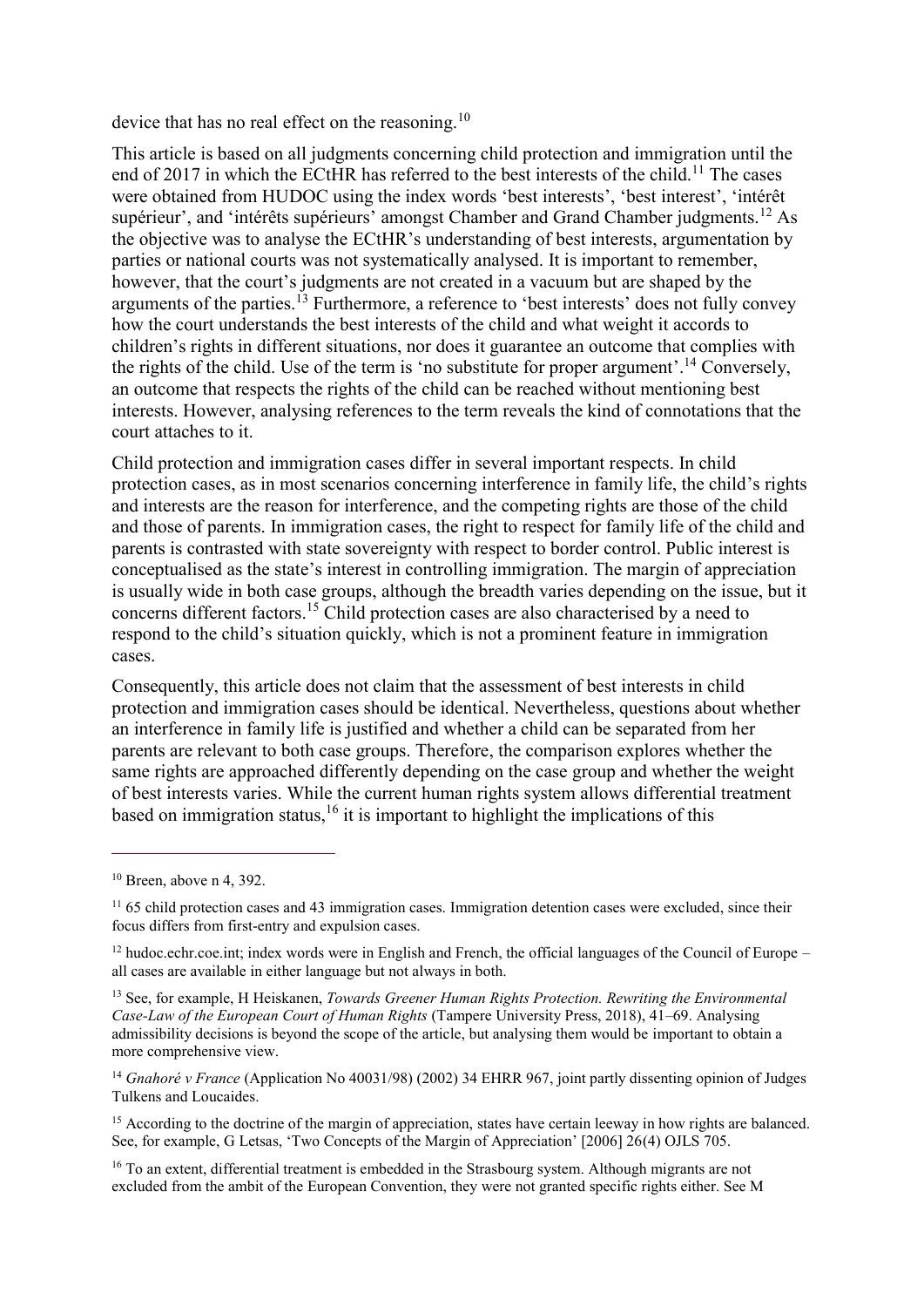differentiation and to raise the question whether positioning human rights limits differently to such an extent is acceptable in light of the underlying principles of human rights. It has been argued that the oft-repeated idea that a state has, according to well-established international law, the right to control the entry of non-nationals into its territory, is not necessarily that well-founded or well-established.<sup>17</sup> Marie-Bénédicte Dembour has shown that the 'Strasbourg' reversal' – the way that Strasbourg migrant case law frequently privileges state sovereignty over migrants' rights – is problematic from a human rights perspective.<sup>18</sup>

Comparing different case groups is especially important where children are concerned. In the CRC, the obligation to consider best interests extends to all decisions concerning children. Children are children regardless of their immigration status (or the immigration status or conduct of their parents), and possible discrepancies in the level of protection in different contexts merit scrutiny. Improving argumentation related to best interests is an essential step towards more child-friendly jurisprudence.

Previous research has shown that the court treats immigration matters as a distinct context in which people can legitimately be treated less favourably. According to Geraldine Van Bueren, the protection that the ECtHR offers children and family life is arguably at its weakest in immigration cases.<sup>19</sup> In 1999, Ursula Kilkelly observed that, with some exceptions, ECtHR jurisprudence in immigration cases lacks the child focus evident in all other Article 8 areas.<sup>20</sup> An important question of this article is whether the court has changed its approach.

The following sections analyse the most important elements that the court connects to the best interests of the child in child protection and immigration cases. Physical integrity in child protection cases and ties with the host country or country of origin in immigration cases are discussed first. The article then compares the case groups. The most remarkable differences relate to how the court assesses family unity, the child's age, and the child's views.<sup>21</sup>

## Characteristics of child protection and immigration cases before the ECtHR

At the outset, the research for this article was not limited to a certain right or provision of the European Convention. However, all of the cases examined concern the right to respect for private and family life (Article 8), which is why a violation refers in this article to a violation

<u>.</u>

<sup>20</sup> U Kilkelly, *The Child and the European Convention on Human Rights* (Ashgate, 1999), 219–221.

Dembour, *When Humans Become Migrants. Study of the European Court of Human Rights with an Inter-American Counterpoint* (OUP, 2015), 35–61.

<sup>17</sup> In ECtHR case law, the principle first appeared in the first Strasbourg migrant case *Abdulaziz, Cabales and Balkandali v United Kingdom* (Application Nos 9214/80, 9473/81, 9474/81) (1985) 7 EHRR 471, [67]; B Schotel, *On the Right of Exclusion: Law, Ethics and Immigration Policy* (Routledge, 2012); Dembour, above n 16, 4–5, 117, 127–129.

<sup>18</sup> Dembour, above n 16, 117–118; see also T Spijkerboer, 'Structural Instability: Strasbourg Case Law on Children's Family Reunion' (2009) 11 EJML 271, 292.

<sup>&</sup>lt;sup>19</sup> G Van Bueren, *Child rights in Europe. Convergence and divergence in judicial protection* (Council of Europe Publishing, 2007), 123.

<sup>&</sup>lt;sup>21</sup> Similarly, see C Smyth, 'The Best Interests of the Child in the Expulsion and First-entry Jurisprudence of the European Court of Human Rights: How Principled is the Court's use of the Principle?' (2015) 17 EJML 70, 75. Also, M Leloup, 'Some Reflections on the Principle of the Best Interests of the Child in European Expulsion Case Law', in W Benedek et al (eds), *European Yearbook on Human Rights* (Intersentia, 2018), 401.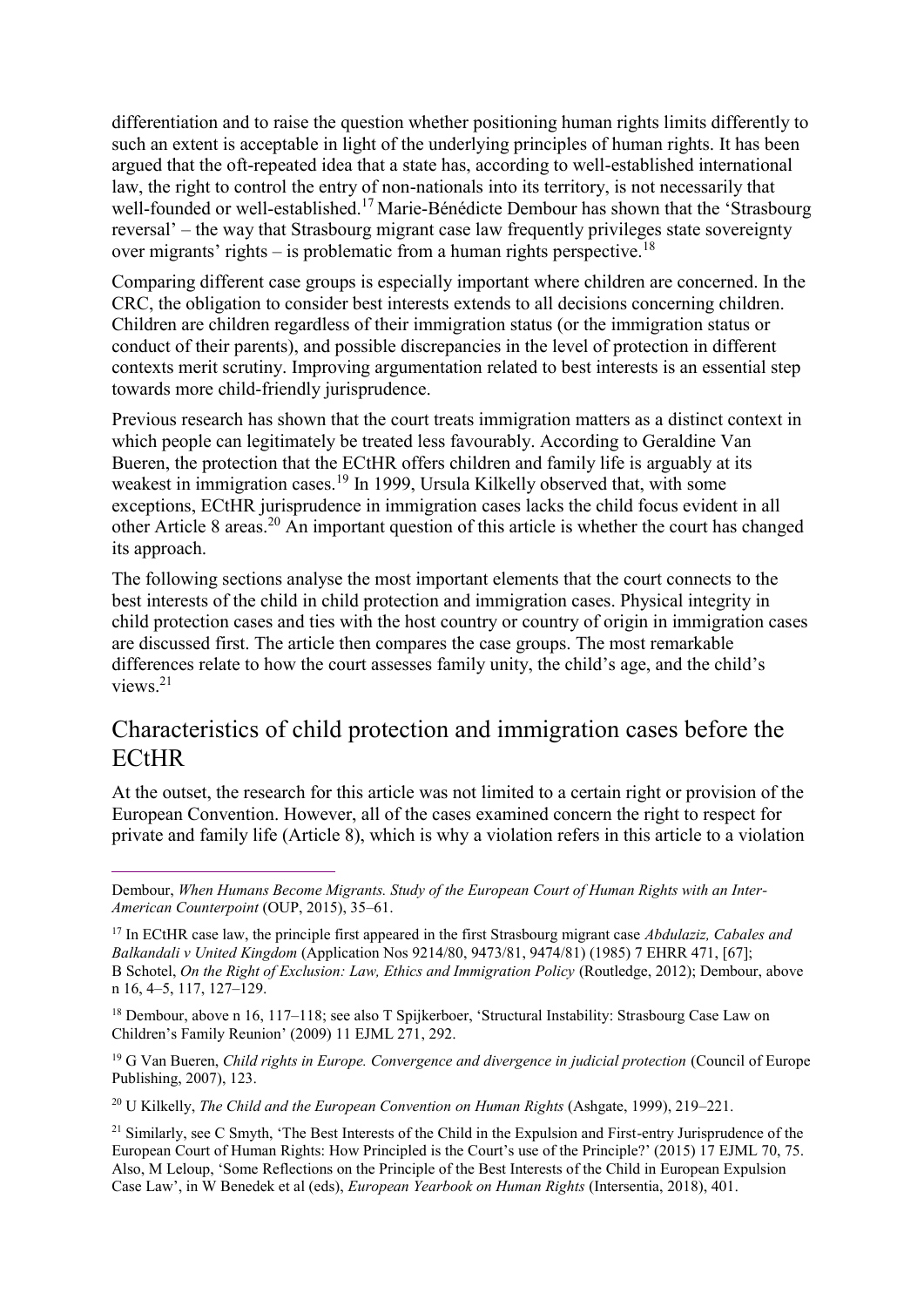of Article 8. The prerequisite for an application to be considered under Article 8 is the existence of private or family life. Article 8 can be limited by certain criteria: limitations must be in accordance with the law, serve a legitimate aim, and be necessary in a democratic society. The respondent state rarely contests that taking a child into care or expelling a parent constitutes an interference.<sup>22</sup> Similarly, the criterion of being in accordance with the law is usually satisfied easily. Protecting the best interests of the child – the reason for interference in child protection cases – is a legitimate aim since the list of acceptable aims in Article 8 contains the 'rights and freedoms of others'. In immigration cases, aims such as the economic well-being of the state or national security are also considered legitimate. Whether a limitation is necessary in a democratic society requires more scrutiny, and best interests are usually discussed at this stage of argumentation.

The earliest child protection case with a reference to best interests was decided in  $1996$ <sup>23</sup> whereas the earliest immigration case dates to  $2006.<sup>24</sup>$  Despite being the first child protection judgment where best interests are explicitly referred to, *Johansen* relies on earlier case law to justify why best interests are an acceptable basis for intervening in family life. Indeed, the language of best interests has not necessarily led to a major change in the child-specific factors that the court assesses; according to established case law, '[t]he mutual enjoyment by parent and child of each other's company constitutes a fundamental element of family life'.<sup>25</sup>

In both case groups, the ECtHR has emphasised the importance of best interests and referred to the 'broad consensus, including in international law, that in cases concerning children their best interests have to be paramount'.<sup>26</sup> Interestingly, formulations used by the ECtHR are often stronger than in Article 3(1) CRC, which provides that best interests must be 'a' – not 'the' – primary consideration. The ECtHR has described children's interests as 'overriding',<sup>27</sup> 'paramount',<sup>28</sup> 'superior',<sup>29</sup> and 'determining',<sup>30</sup> but it has also used less obliging formulations, such as 'the Court will attach particular importance to the best interests of the child which, depending on their nature and seriousness, may override those of the parent'.<sup>31</sup> Often, however, there is a mismatch between the obliging vocabulary and the weight accorded to best interests. The court often emphasises best interests but does not always identify factors to be considered in applying the concept or what weight should be attached to each factor to ensure compatibility with Article 8.<sup>32</sup>

<sup>&</sup>lt;sup>22</sup> First-entry cases are more controversial since the European Convention does not encompass a general obligation to respect a married couple's choice of residence, see *Abdulaziz*, above n 17, [68]. The distinction between first-entry and expulsion cases has been criticised, see M Forowicz, *The Reception of International Law in the European Court of Human Rights* (OUP, 2010), 270.

<sup>23</sup> *Johansen v Norway* (Application No 17383/90) (1997) 23 EHRR 33.

<sup>24</sup> *Da Silva v Netherlands* (Application No 50435/99) (2006) 44 EHRR 729.

<sup>25</sup> *W v United Kingdom* (1988) 10 EHRR 29, [59]. For immigration cases, see Smyth, above n 21, 74.

<sup>26</sup> For example, *Akinnibosun v Italy* (Application No 9056/14) 16 July 2015, [65]; *Jeunesse v Netherlands* (Application No 12738/10) (2014) 60 EHRR 789, [109]; *R and H v United Kingdom* (Application No 35348/06) 31 May 2011, [73]–[74].

<sup>27</sup> *Bronda v Italy* (Application No 22430/93) (2001) 33 EHRR 81, [62].

<sup>28</sup> *Berisha v Switzerland* (Application No 948/12) 30 July 2013, [50].

<sup>29</sup> *M and C v Romania* (Application No 29032/04) 27 September 2011, [128].

<sup>30</sup> *Soares de Melo v Portugal* (Application No 72850/14) 16 February 2016, [91].

<sup>31</sup> *Assunção Chaves v Portugal* (Application No 61226/08) 31 January 2012, [101].

 $32$  Kilkelly, above n 20, 201–202; two decades later, these observations still hold true. See also R Taylor,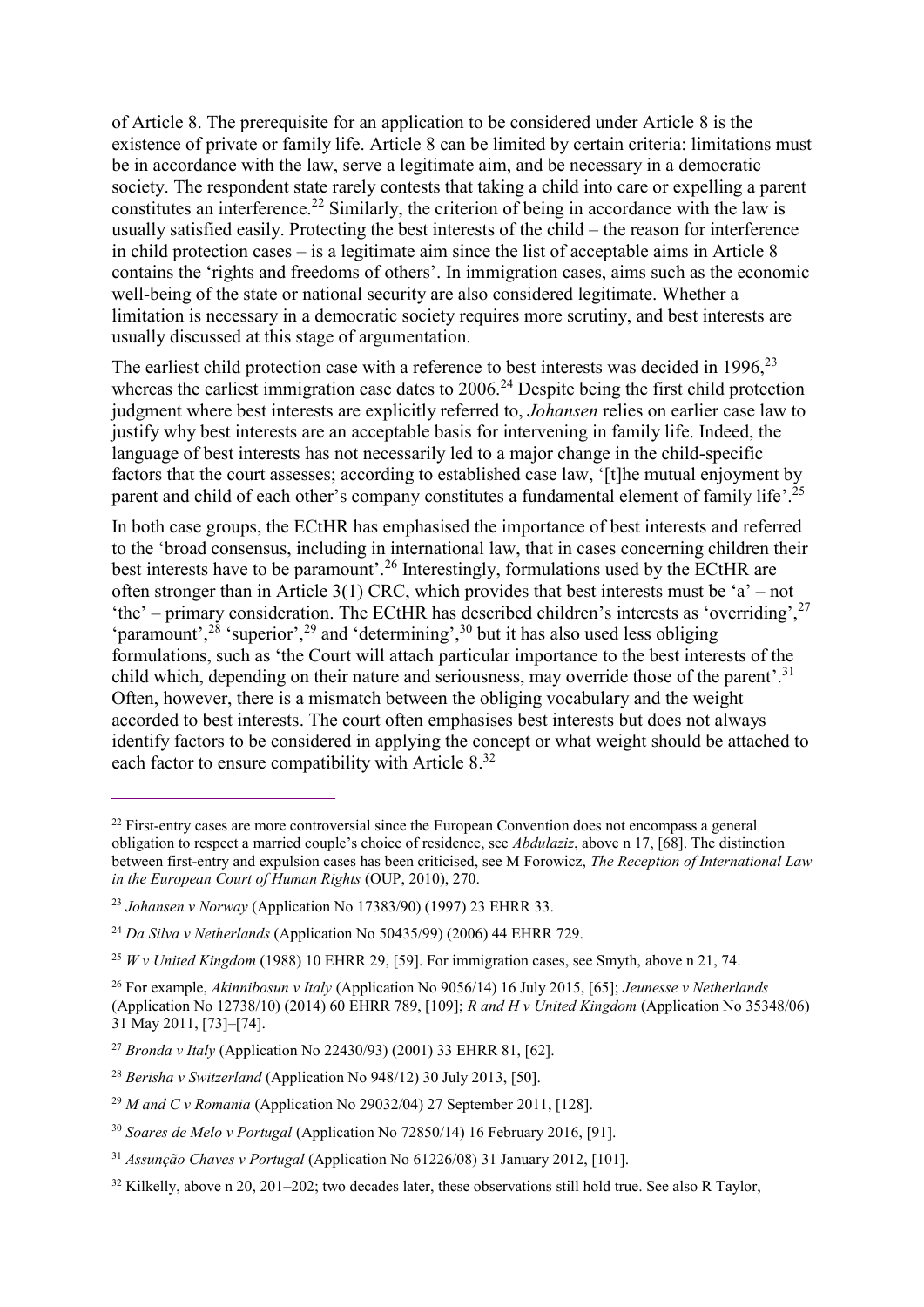### Child protection

In the majority of child protection cases in which the ECtHR has referred to best interests, the child has been taken into public care. Challenges usually concern the alleged unjustified nature of a care order or further restrictions, which perhaps reflects the fact that the state's main duty in the context of child protection is a negative one, although some allege omissions by national authorities.<sup>33</sup> The application may concern different aspects of the care proceedings, which are separately assessed. The first aspect is the legitimacy of taking the child into care. The second is the procedure: in child protection cases, the court considers that Article 8 has a procedural limb, requiring that decision-making procedures be fair and all parties be given a possibility to be heard or otherwise sufficiently involved. The third aspect concerns the period that the child has been in care, often with contact restrictions. The fourth concerns the refusal to end public care.<sup>34</sup>

The ECtHR has acknowledged that identifying the child's best interests requires courts to weigh numerous factors, but an exhaustive list has not been created because the factors vary so much.<sup>35</sup> Many child protection cases reflect a connection between best interests and physical integrity. If a conflict arises between maintaining family ties and ensuring development in a safe and secure environment, the latter tends to prevail.<sup>36</sup> In verdicts of violation, dissenters have often criticised the majority for not giving sufficient weight to the child's interests.<sup>37</sup> An important principle repeated in several cases is that a parent is not entitled to take measures that would harm the child's health and development.<sup>38</sup>

The court has been reluctant to find a violation because of the act of taking the child into public care when abuse or suspicions of abuse have occurred, invoking the 'obviously paramount interest' of protecting the child from a parent suspected of physical abuse.<sup>39</sup> Conversely, the fact that allegations of mistreatment have not been presented during the procedure has led the court to conclude that the act of taking into care has violated Article 8.<sup>40</sup> Expert evidence plays an important role in demonstrating abuse and in indicating

<sup>36</sup> Ibid, [146].

<sup>&#</sup>x27;Putting children first? Children's interests as a primary consideration in public law' [2016] 28 CFLQ 45.

<sup>33</sup> See, for example, *MP and Others v Bulgaria* (Application No 22457/08) 15 November 2011, where a father and a son alleged that authorities should have removed the son from his home where he was likely to continue to be a victim of sexual abuse. The ECtHR, in finding a non-violation of Articles 3 and 8, emphasised that numerous reports showed no indication of abuse, actually the contrary, and that the domestic courts had relied on substantial expert evidence.

 $34$  In addition, applications sometimes concern situations where the child has been declared available for adoption after public care not approved by the parents has taken place. The mechanism of involuntary adoption does not exist in all contracting states to the European Convention, and in some states, it is hardly used. See M Skivenes and Karl Søvig, 'Judicial discretion and the child's best interests: the European Court of Human Rights on adoptions in child protection cases' in E Sutherland and L Macfarlane (eds), *Implementing Article 3 of the United Nations Convention on the Rights of the Child* (CUP, 2016), 347.

<sup>35</sup> *YC v United Kingdom* (Application No 4547/10) [2012] 2 FLR 332, [135].

<sup>&</sup>lt;sup>37</sup> *EP v Italy* (Application No 31127/96) (2001) 31 EHRR 463, partly dissenting opinion of Judge Bonello; *Johansen*, above n 23, partly dissenting opinion of Judge Morenilla.

<sup>38</sup> *Kocherov and Sergeyeva v Russia* (Application No 16899/13), 29 March 2016, [95]; *Buchberger v Austria* (Application No 32899/96) (2003) 37 EHRR 356, [40].

<sup>39</sup> *Gnahoré v France*, above n 14, [56]–[57].

<sup>40</sup> *Barnea and Caldararu v Italy* (Application No 37931/15) 22 June 2017, [74].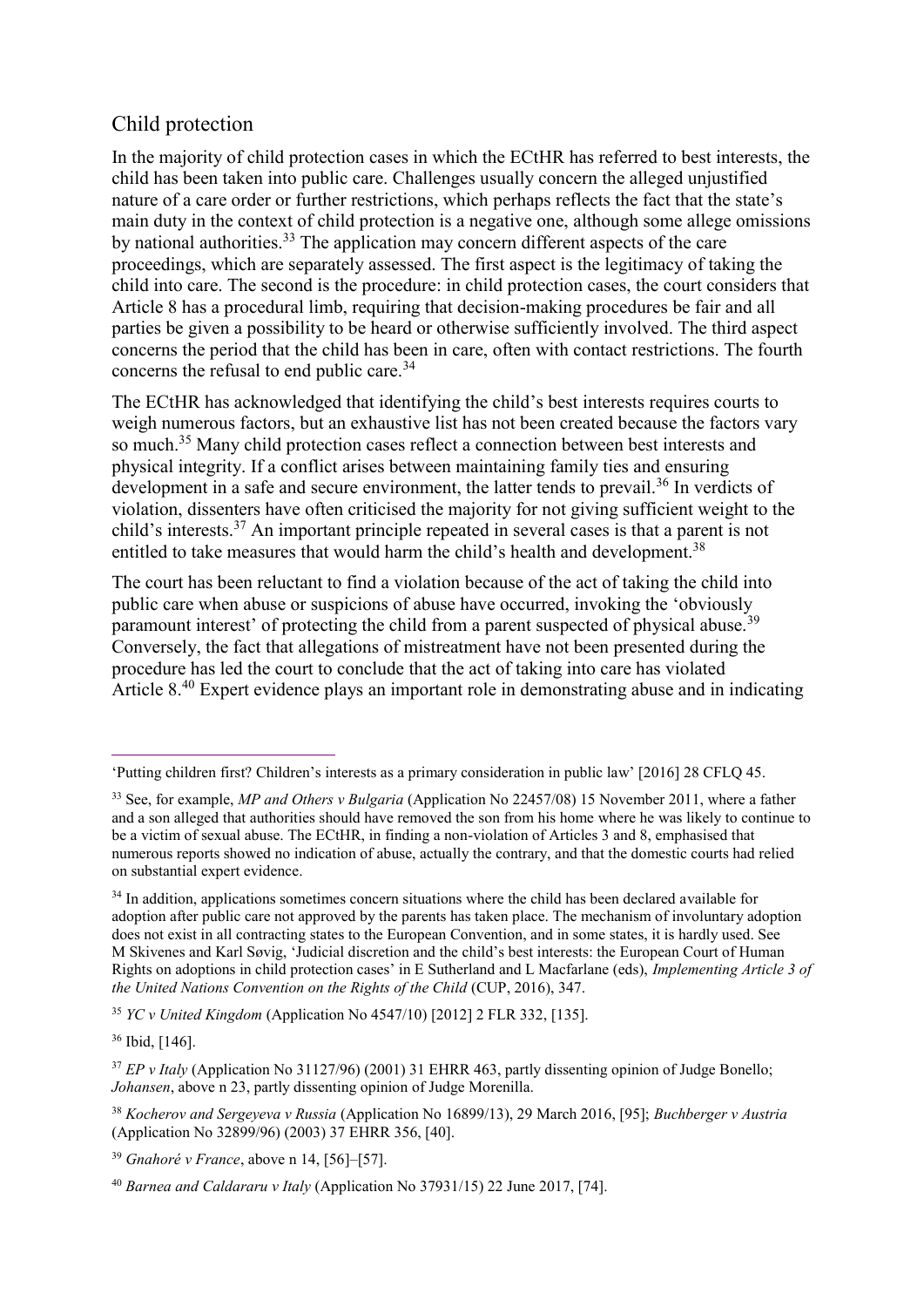whether meeting the parents is harmful. $41$ 

In unclear situations, it is better to be careful. The court, for instance, regarded a care order as justified in a situation where it was issued after one of the applicant parents' children had been injured. Since the applicants had not proven that the injury was caused by an accident, national authorities could reasonably have considered that placing the children in public care for some time was in the children's best interests.<sup>42</sup> The same approach applies to contact restrictions and ending public care, although the margin of appreciation is narrower concerning decisions that restrict relationships further.<sup>43</sup> In *Jovanovic*, the applicant's son suffered from brain bleeding with lifelong consequences. The ECtHR found that, since it was unclear who had caused the injuries, the authorities had good grounds for keeping the child in public care. The parents had, at the least, failed to protect the child.<sup>44</sup> Similarly, sexual abuse or allegations of sexual abuse, even if not confirmed by a judicial finding, diminish the probability of the court finding a care order to constitute a violation. In such situations, the court has held that the placement or contact restrictions are in the child's best interests.<sup>45</sup>

### Immigration

 $\overline{a}$ 

In immigration cases, best interests do not have an elevated status. The ECtHR usually emphasises that Article 8 does not establish a general obligation to respect immigrants' choice of residence or allow family reunification.<sup>46</sup> The court has explained that in cases concerning family reunification, it pays particular attention to the circumstances of the children concerned, especially their age, their situation in the country or countries concerned, and the extent to which they are dependent on their parents.<sup>47</sup> Best interests have been decisive in some cases, but the impact on children of decisions concerning parents is often under-rated or little discussed.<sup>48</sup> As Ciara Smyth has noted, considering a diversity of factors is appropriate: the Committee on the Rights of the Child has itself drafted a list of elements to be taken into account when assessing best interests. What the ECtHR infers from different factors, however, varies significantly.<sup>49</sup>

Immigration cases can be divided into first-entry cases, where the applicant has never been admitted to the state, and expulsion cases, where the applicant has a right to reside but faces a threat of deportation. First-entry cases can be further divided into cases concerning literal

<sup>46</sup> See, for example, *Tanda-Muzinga v France* (Application No 2260/10) 10 July 2014, [65].

<sup>41</sup> *MP v Bulgaria*, above n 33, [117]–[118]; *M and M v Croatia* (Application No 10161/13) [2016] 2 FLR 18, [186]–[187].

<sup>42</sup> *Ageyevy v Russia* (Application No 7075/10) (2013) 34 BHRC 449, [130]–[132].

<sup>43</sup> *V v Slovenia* (Application No 26971/07) [2012] 2 FCR 132, [81]–[85]; *Dolhamre v Sweden* (Application No 67/04) [2010] 2 FLR 912, [107]–[119].

<sup>44</sup> *Jovanovic v Sweden* (Application No 10592/12) 22 October 2015, [78]–[85].

<sup>45</sup> *Clemeno and Others v Italy* (Application No 19537/03) 21 October 2008; *Errico v Italy* (Application No 29768/05) 24 February 2009; *HK v Finland* (Application No 36065/97) (2008) 46 EHRR 113; *KA v Finland*  (Application No 27751/95) [2003] 1 FLR 696; *Covezzi v Italy* (Application No 52763/99) (2004) 38 EHRR 603; *Scozzari and Giunta v Italy* (Application Nos 39221/98 and 41963/98) [2002] 2 FLR 771; *Roda and Bonfatti v Italy* (Application No 10427/02) 21 November 2006; *L v Finland* (Application No 25651/94) [2000] 2 FLR 118.

<sup>47</sup> *Jeunesse v Netherlands*, above n 26, [118].

<sup>48</sup> See, for example, *AW Khan v United Kingdom* (Application No 47486/06) 12 January 2010; *Kaya v Germany* (Application No 31753/02) 28 June 2007. In *Kaya*, the applicant's child was deliberately ignored since the child had been born after the final domestic decision.

<sup>49</sup> Smyth, above n 21, 85; CRC/C/GC/14, [52]–[79].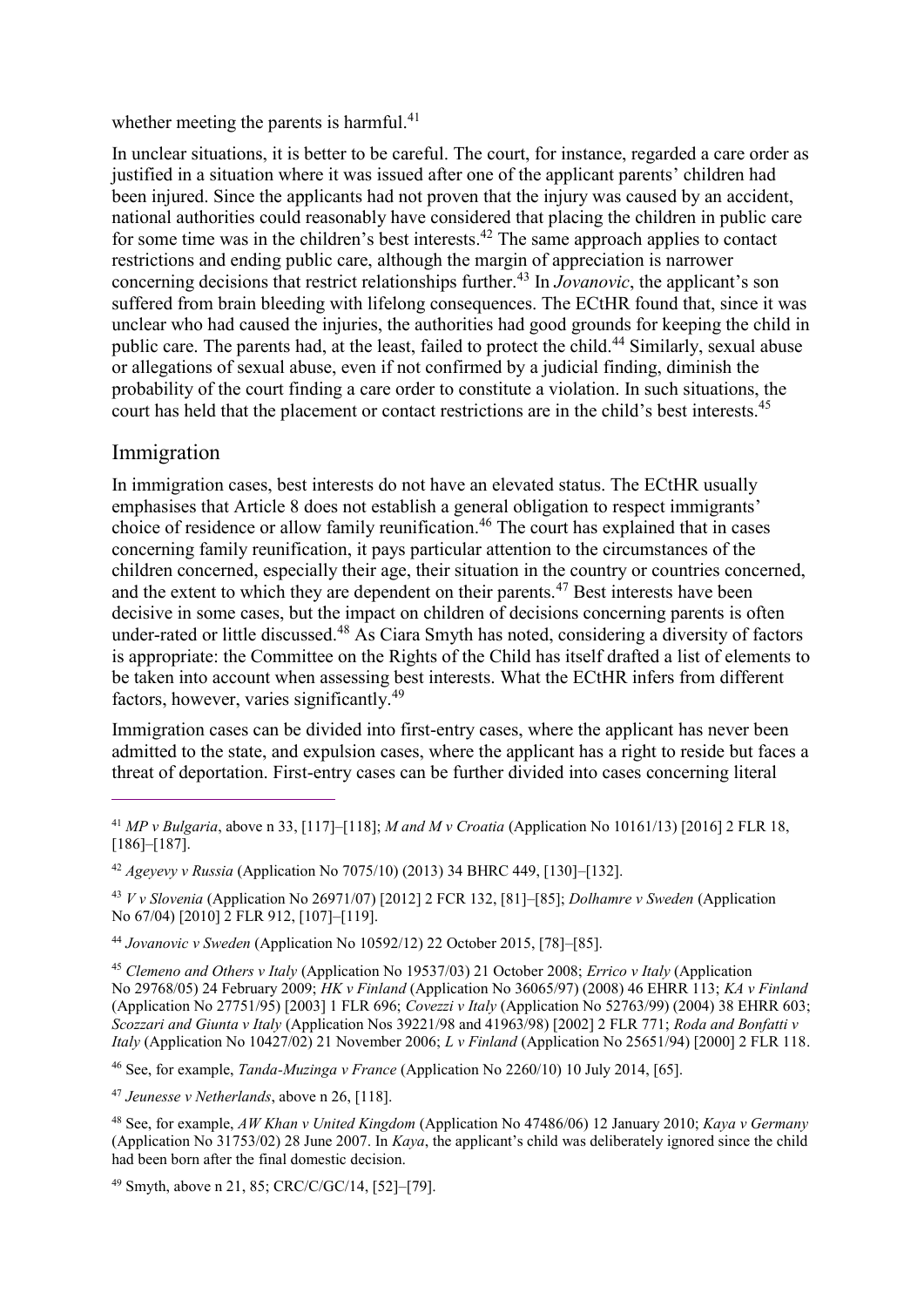first-entry and those in which the persons concerned have already resided in the host state without a valid residence permit. First-entry and expulsion cases have different implications for the right to respect for family life. In first-entry cases, the emphasis is on positive obligations, allowing the establishment of family life. In expulsion cases, negative obligations, not interfering with family life, are accentuated. Although the distinction between positive and negative obligations is not always clear,  $50$  the ECtHR applies somewhat different tests in expulsion and first-entry cases.

In *Üner*, the court complemented a previous list of criteria for assessing whether deportation of a non-national parent breaches Article 8 with 'the best interests and well-being of the children, in particular the seriousness of the difficulties which any children of the applicant are likely to encounter in the country to which the applicant is to be expelled'. <sup>51</sup> The *Üner* judgment demonstrates problems related to the criteria because the court disagreed on their interpretation.<sup>52</sup> Another set of criteria used in expulsion cases applies to young adults with no family of their own. These '*Maslov* criteria' include the nature and seriousness of the offence, length of stay in the country, time elapsed after the offence and conduct since, solidity of social, cultural, and family ties with the host country and with the country of destination, and duration of the exclusion order. The obligation to have regard to best interests applies both if the person to be expelled is a minor and if the person is no longer a minor but the reason for the expulsion lies in offences committed while a minor. There is 'little room for justifying an expulsion of a settled migrant on account of mostly non-violent offences committed when a minor'.<sup>53</sup>

In first-entry cases, the court usually applies the obstacles test or the exceptional circumstances test and sometimes the reasonableness test. In the obstacles test, the state is regarded as exceeding its margin only if there are 'insurmountable obstacles' to establishing family life in the country of origin or elsewhere. The obstacles test does not apply to the family reunification of refugees because they cannot lead family life 'elsewhere'. In such cases, the court has underlined that applications for family reunification need to be examined with flexibility and humanity.<sup>54</sup> In the exceptional circumstances test, the court assesses whether exceptional circumstances exist that would lead to a violation in the case of expulsion. The reasonableness test, which focuses on whether family reunification is the most adequate means of developing family life, may be more favourable for the applicant.<sup>55</sup>

In immigration cases, the court assesses seriously the child's ties with the respondent state and the country of deportation or origin. Nationality has some significance in the assessment of ties. In *Kamenov*, a deportation case, the court considered 12- and 14-year-old daughters who were Russian nationals, had never lived in Kazakhstan, and had no ties to the country. Although it concluded that their 'resettlement would mean a radical upheaval', best interests

<sup>50</sup> See, for example, Chamber judgment of *Paposhvili v Belgium* (Application No 41738/10), 17 April 2014, [138]; *Jeunesse v Netherlands*, n 26 above, [106].

<sup>51</sup> *Üner v Netherlands* (Application No 46410/99) (2006) 45 EHRR 421, [58].

<sup>52</sup> *Üner*, ibid, joint dissenting opinion of Judges Costa, Zupančič and Türmen.

<sup>53</sup> *Maslov*, above n 9, [68]–[76]; *Külecki v Austria* (Application No 30441/09) 1 June 2017, [39].

<sup>54</sup> *Tanda-Muzinga*, above n 46, [68]–[82]; *Mugenzi v France* (Application No 52701/09) 10 July 2014, [54]– [56]. In both cases, the children had been denied visas, and a violation was found because of procedural shortcomings including the length of the procedure. The authorities had questioned the genuineness of family ties in *Tanda-Muzinga* and the ages of the children in *Mugenzi*.

<sup>55</sup> Smyth, above n 21, 93–94.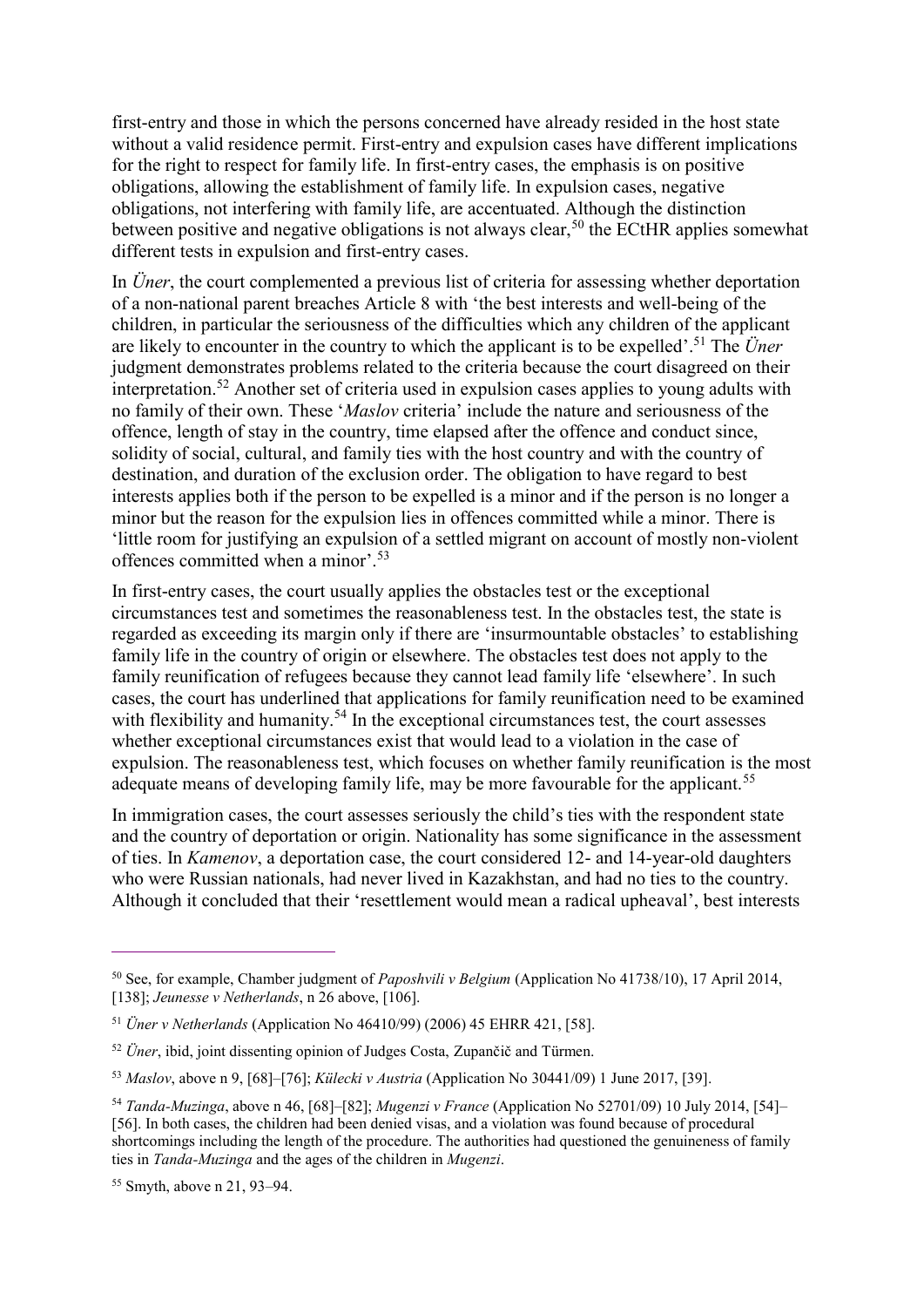were not decisive in finding a violation.<sup>56</sup> A violation was also found in a case where the Nigerian father of twin daughters, who had Swiss and Nigerian nationality, faced expulsion. The court held that it was in the daughters' best interests to grow up with both parents and that the children and the Swiss mother, who was no longer in a relationship with the father, 'could hardly be obliged' to settle in Nigeria.<sup>57</sup> On the other hand, a one-year-old Swiss national was considered able to integrate because of his young age when his mother was expelled.<sup>58</sup> The court has sometimes argued that possessing the nationality of the respondent state allows the children to return regularly if their parent is deported.<sup>59</sup> The court has also recognised that children were nationals of the country of expulsion and that it did not 'appear arbitrary to accept' that the presence of the parents, as well as other relatives, would alleviate their integration difficulties.<sup>60</sup>

Integration in the host state has led to judgments in the applicant's favour, especially concerning juvenile offenders. In *Maslov*, the Grand Chamber held that very serious reasons are required to justify the expulsion of aliens who have lawfully spent most of their childhoods in the host country. The court noted that the obligation to consider the best interests of the child includes an obligation to facilitate reintegration, an aim that should be pursued by the juvenile justice system, according to Article 40 CRC. That aim 'will not be achieved by severing family or social ties through expulsion, which must remain a means of last resort'.<sup>61</sup> It is notable that the ECtHR connected best interests to the relevant CRC right in *Maslov*.

In first-entry cases, integration is assessed more strictly. In *Berisha*, the applicants' children had entered the respondent state clandestinely to live with their parents, who then applied for family reunification. At the time of the judgment, the children had been living in Switzerland for four years and were 10, 17, and 19 years old. The court considered that while they were well integrated, the stay was not long enough, and solid social and linguistic ties to the home country must still exist. In addition, their grandmother, who had looked after them for over two years, was still living in Kosovo, demonstrating the strength of family ties.<sup>62</sup>

## The discrepancies in how family unity is assessed

### Different default position

 $\overline{a}$ 

The ECtHR's starting point in child protection cases is that it is in the best interests of the child to grow up in her original family, which is why the threshold for taking a child into care is high. This starting point originates from the right to respect for family life and follows the logic of Article 9 CRC, which outlines that States Parties shall ensure that a child shall not be separated from his or her parents against their will, except when necessary for the best interests of the child.

<sup>56</sup> *Kamenov v Russia* (Application No 17570/15) 7 March 2017, [40].

<sup>57</sup> *Udeh v Switzerland* (Application No 12020/09) 16 April 2013, [52].

<sup>58</sup> *Kissiwa Koffi v Switzerland* (Application No 38005/07) 15 November 2012, [68].

<sup>59</sup> *Onur v United Kingdom* (Application No 27319/07) (2009) 49 EHRR 1057, [60].

<sup>60</sup> *Salija v Switzerland* (Application No 55470/10) 10 January 2017, [50].

<sup>61</sup> *Maslov*, above n 9, [78]–[84]. See also *Külecki v Austria*, above n 53, [41]; *AA v United Kingdom* (Application No 8000/08) 20 September 2011, [60].

<sup>62</sup> *Berisha v Switzerland*, above n 28, [60].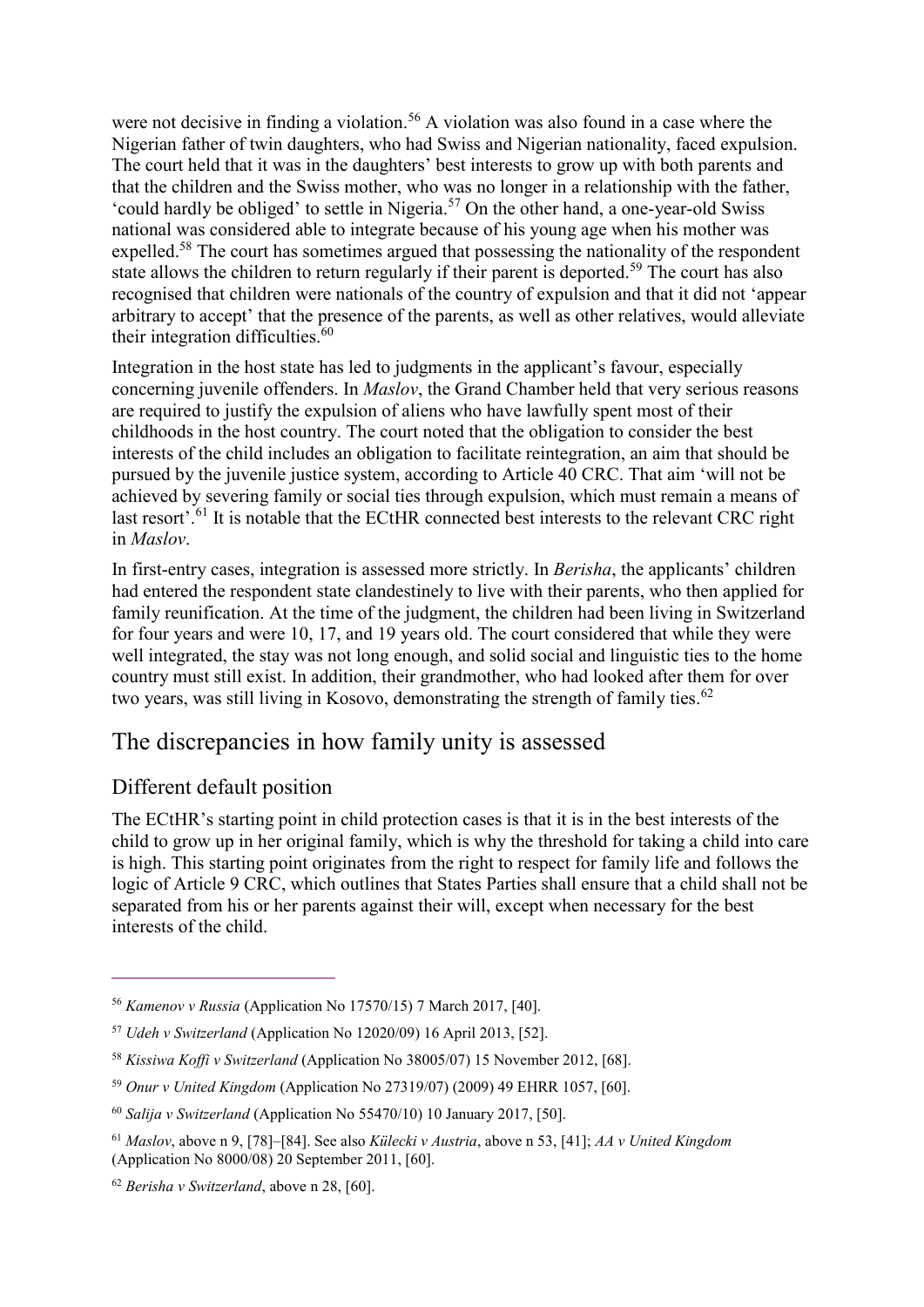On the other hand, the ECtHR is reluctant to find a violation because of the care order itself. Once national authorities have considered it necessary to take a child into care, or to prolong the care or impose contact restrictions,  $63$  the court usually trusts that assessment because of subsidiarity and the margin of appreciation. Authorities, however, carry the burden of proof, having to demonstrate that they have proved the family unfit, acted diligently, and made sufficient efforts to preserve ties.<sup>64</sup>

According to the ECtHR, two factors must be considered in identifying the child's best interests in child protection cases. Firstly, the child's ties with her family should be maintained except when the family has proved particularly unfit. Secondly, the child should develop in a safe and secure environment.<sup>65</sup> Severing all ties between the parent and child cuts the child from her roots and can only be justified in exceptional circumstances or by the 'overriding requirement' of the child's best interests.<sup>66</sup> Best interests have a 'double role',<sup>67</sup> or are 'seen to comprise two limbs'.<sup>68</sup> Best interests are usually realised as protected by Article 8 when the child lives with her parents. However, they also justify interfering with family life because under no circumstances is a parent entitled to harm the child's health and development.<sup>69</sup>

In child protection cases, the ECtHR has often approached best interests through negation, by listing circumstances that cannot be considered as in the best interests of the child. These include physical abuse, sexual abuse, shortcomings in care or state of health, and parents' mental instability, among other things. Without allegations regarding the parents' ability to care for the children, economic reasons were considered an insufficient justification for a care order.<sup>70</sup> Similarly, without allegations of abuse, a care order because of circumstances at home and alleged neglect was not considered necessary.<sup>71</sup> When a care order had been issued because the applicant father allegedly had alcohol problems, was largely dependent on social benefits, and the home had no electricity, the court found the reasons for removal relevant but not sufficient; here, too, no allegations of abuse had been made.<sup>72</sup> Conversely, in a case where national authorities had good reason to be concerned and home conditions were not the sole reason for placement, a temporary placement of the applicants' seven children was considered in their best interests and in accordance with Article 8.<sup>73</sup> In another case, the parents' limited intellectual capacities were not an acceptable justification for public care in

 $\overline{a}$ 

<sup>65</sup> *Gnahoré v France*, above n 14, [59]; *T v the Czech Republic* (Application No 19315/11) 17 July 2014, [112].

<sup>71</sup> *Soares de Melo*, above n 30, [118]–[123].

<sup>63</sup> *Dolhamre*, above n 43.

<sup>64</sup> *Lyubenova v Bulgaria* (Application No 13786/04) 18 October 2011; *Zhou v Italy* (Application No 33773/11), 21 January 2014; *Vautier v France* (Application No 28499/05) 26 November 2009; *Achim v Romania* (Application No 45959/11) 24 October 2017; *Akinnibosun*, above n 26.

<sup>66</sup> *HK v Finland*, above n 45, [110].

<sup>67</sup> *Schmidt v France* (Application No 35109/02) 26 July 2007, [82].

<sup>68</sup> *Gnahoré v France*, above n 14, [59].

<sup>69</sup> *Johansen*, above n 23, [78].

<sup>70</sup> *Wallová and Walla v the Czech Republic* (Application No 23848/04) 26 October 2006, [67]–[79].

<sup>72</sup> *Havelka and Others v the Czech Republic* (Application No 23499/06) 21 June 2007, [57].

<sup>73</sup> *Achim*, above n 64, [105]; cf *Couillard Maugery v France* (Application No 64796/01), 1 July 2004, [259]– [269]; cf *Haase v Germany* (Application No 11057/02) [2004] 2 FLR 39 where an emergency intervention breached Article 8.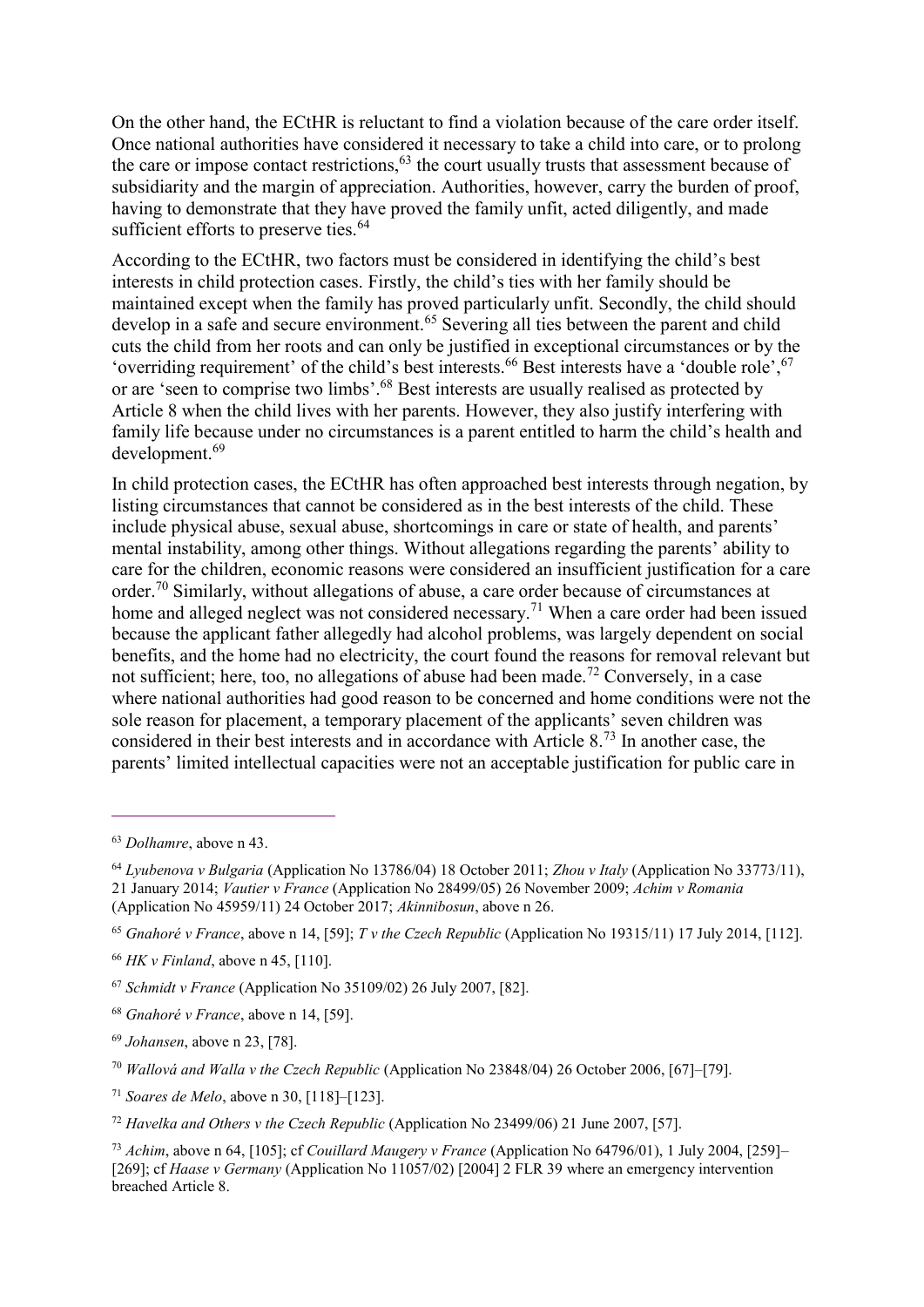the absence of sufficient consideration of alternative measures.<sup>74</sup>

Approaching best interests through negation has advantages from the original family's perspective. When assessing whether something is *against* the best interests of the child, the ECtHR may treat the family more fairly. According to the ECtHR, the fact that a child could be placed in a more beneficial environment will not alone justify a removal from biological parents; other circumstances must exist pointing to the necessity of the measure.<sup>75</sup> Unless child protection authorities are responding to an immediate risk, removal has not been found to be justified before other, less restrictive, measures have been taken. Authorities must demonstrate that they have considered less restrictive alternatives and fulfilled their positive obligations by supporting families. The court has taken the strictest stance towards emergency care orders carried out without the parents' involvement.<sup>76</sup>

Family unity is not similarly privileged in immigration cases, other than those concerning refugees. For refugees, the court has noted that family unity is an essential right and family reunification is fundamental to allowing persons fleeing from persecution to lead a normal life.<sup>77</sup> In other immigration cases, the ECtHR does not assume that living with the parents is in the best interests of the child. Instead, the court usually questions the ties between the parent and the child and assesses separately whether cohabitation with the parent is in the child's best interests at all. The court has, for example, held that 'it does not emerge that the third applicant [child] had any special care needs or that her mother would be unable to provide satisfactory care on her own'.<sup>78</sup> Similarly, it decided that there was 'no presumption' that reuniting the applicant child with the applicant father was 'per se' in his best interests.<sup>79</sup> While exceptions to this rule exist, $80$  usually the nature of the relationship is an important factor when assessing whether refusal of entry or expulsion would be against the best interests of the child. If ties are assessed to be close, contact with both parents is favoured, which follows the logic of Article 9 CRC. Article 9 CRC, however, prohibits separation from both parents. Separation from one parent, if not required for the best interests of the child, breaches Article 9 CRC.

The expression 'exceptional circumstances' illustrates how differently the court assesses family unity in immigration cases. In child protection cases, family ties can be severed only in exceptional circumstances. In immigration cases, only in exceptional circumstances can a violation be found. In this respect, immigration case law can be criticised for inconsistency, since certain circumstances have been considered exceptional in some cases, such as *Jeunesse* and *Kaplan*, but not in others, such as *Antwi*. *Antwi* was an expulsion case where the deportee was a father with no criminal past other than violations of immigration rules – he

<sup>74</sup> *Kutzner v Germany* (Application No 46544/99) (2002) 35 EHRR 25, [70]–[82].

<sup>75</sup> *KA v Finland*, above n 45, [92]; *Kutzner*, ibid, [69]; *Akinnibosun*, above n 26, [61]; *Havelka*, above n 72, [56].

<sup>76</sup> *Todorova v Italy* (Application No 33932/06) 13 January 2009; *Haase*, above n 73; *P, C and S v United Kingdom* (Application No 56547/00) [2002] 2 FLR 631; *K and T v Finland* (Application No 25702/94) [2001] 2 FLR 707.

<sup>77</sup> *Tanda-Muzinga*, above n 46, [75].

<sup>78</sup> *Antwi and Others v Norway* (Application No 26940/10) 14 February 2012, [99].

<sup>79</sup> *El Ghatet v Switzerland* (Application No 56971/10) 8 November 2016, [50]; however, a violation was found because of domestic courts' procedural failure to consider best interests.

<sup>80</sup> *Kolonja v Greece* (Application No 49441/12) 19 May 2016, [56] where the court acknowledged that the likely consequence of the deportation would be that the child would grow up separated from his father, even though growing up with both parents would be in his best interests; however, the case was overall weak from the state's point of view.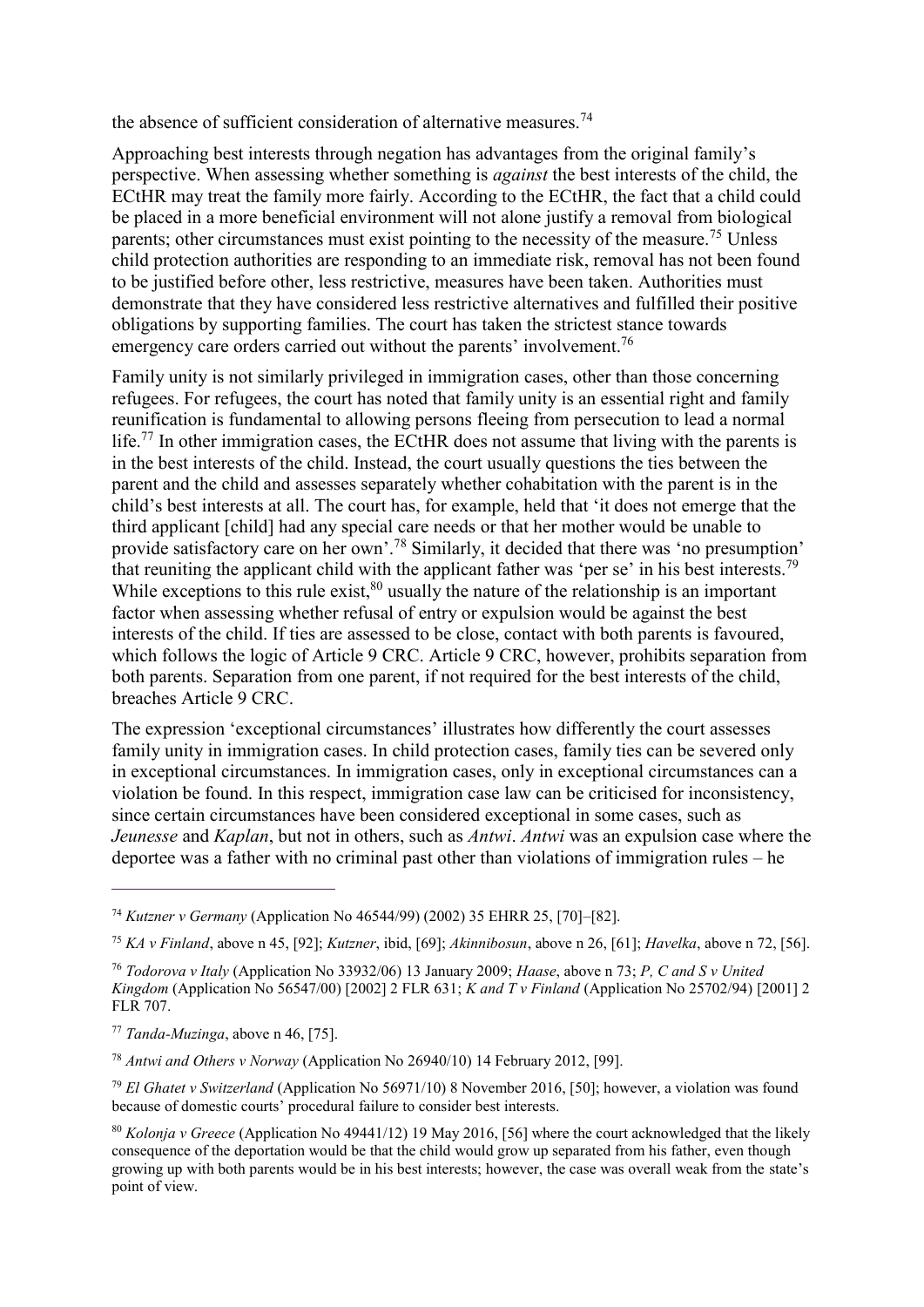had been granted a residence permit on the basis of a false identity. The court acknowledged that the father had an important role in the daily care and upbringing of his ten-year-old daughter, a Norwegian national. However, it held that no insurmountable obstacles prevented the applicants from settling in Ghana and the child had no special care needs. According to the court, no exceptional circumstances were present, and sufficient weight had been attached to the child's best interests in ordering the expulsion.<sup>81</sup>

The Grand Chamber case of *Jeunesse* concerned the refusal of a residence permit to a mother who had three children, all Dutch nationals, and had stayed in the Netherlands for a long time without a valid residence permit. She explicitly relied on the fact that the national decision was not in accordance with Article 3 CRC. The circumstances were exceptional because of the best interests of the children; the court considered it obvious that their interests would be best served if they continued to live with their mother, since she was the primary carer. While the national authorities had had 'some regard' for the children, the court was not convinced that 'actual evidence on such matters was considered and assessed'. There were additional factors in the applicant's favour, but best interests were decisive in finding a violation.<sup>82</sup> Best interests were also decisive in *Kaplan*, a similar case to *Antwi*, except that the reason for expulsion was criminal convictions and the youngest of the applicant father's three children was autistic. The court was not 'convinced in the concrete and exceptional circumstances of the case that sufficient weight was attached to the best interests of the child'.<sup>83</sup>

*Jeunesse* and *Kaplan* were concluded after *Antwi*. Later cases are divided as to whether best interests are accorded a more significant role. *Kaplan* has been referred to in one other case, which led to a finding of a violation.<sup>84</sup> *Jeunesse* has been referred to to emphasise national decision-making bodies' duty to 'advert to and assess evidence in respect of the practicality, feasibility and proportionality of any removal of a non-national parent in order to give effective protection and sufficient weight to the best interests of the children directly affected by it'.<sup>85</sup> In some cases, the court has recognised the importance of best interests but concluded that 'in the context of the removal of a non-national parent as a consequence of a criminal conviction, the decision first and foremost concerns the offender' and that the nature and seriousness of the offence or offending history may outweigh other criteria,<sup>86</sup> even that 'a State is entitled, as a matter of international law and subject to its treaty obligations, to control the entry of aliens into its territory and their residence there'. <sup>87</sup> This argumentation formally acknowledges the importance of best interests, but the real purpose of referring to *Jeunesse* seems to be to emphasise the case as an exception, not a new rule.<sup>88</sup>

<sup>81</sup> *Antwi v Norway*, above n 78, [87]–[105]; cf dissenting opinion of Judge Sicilianos, joined by Judge Lazarova Trajkovska.

<sup>82</sup> *Jeunesse v Netherlands*, above n 26, [100]–[123].

<sup>83</sup> *Kaplan v Norway* (Application No 32504/11) 24 July 2014, [81]–[99].

<sup>84</sup> *Guliyev and Sheina v Russia* (Application No 29790/14) 17 April 2018, [57].

<sup>85</sup> *Ejimson v Germany* (Application No 58681/12) 1 March 2018, [57] (no violation); see also *Ustinova v Russia* (Application No 7994/14) 8 November 2016, [42] (violation); *Kolonja*, above n 80 (violation), [47]; *Sarközi and Mahran v Austria* (Application No 27945/10) 2 April 2015, [64] (no violation).

<sup>86</sup> *Assem Hassan Ali v Denmark* (Application No 25593/14) 23 October 2018, [55]–[56] (no violation); *Krasniqi v Austria* (Application No 41697/12) 25 April 2017, [47]–[48] (no violation); *Salem v Denmark* (Application No 77036/11), 1 December 2016, [75]–[76] (no violation).

<sup>87</sup> *Kamenov v Russia*, above n 56, [25] (violation because of other reasons).

<sup>&</sup>lt;sup>88</sup> There are, however, undercurrents (a term used by Dembour, above n 16, 19); see concurring opinion of Judge Pinto de Albuquerque in *Biao v Denmark* (Application No 38590/10) (2017) 64 EHRR 1, suggesting that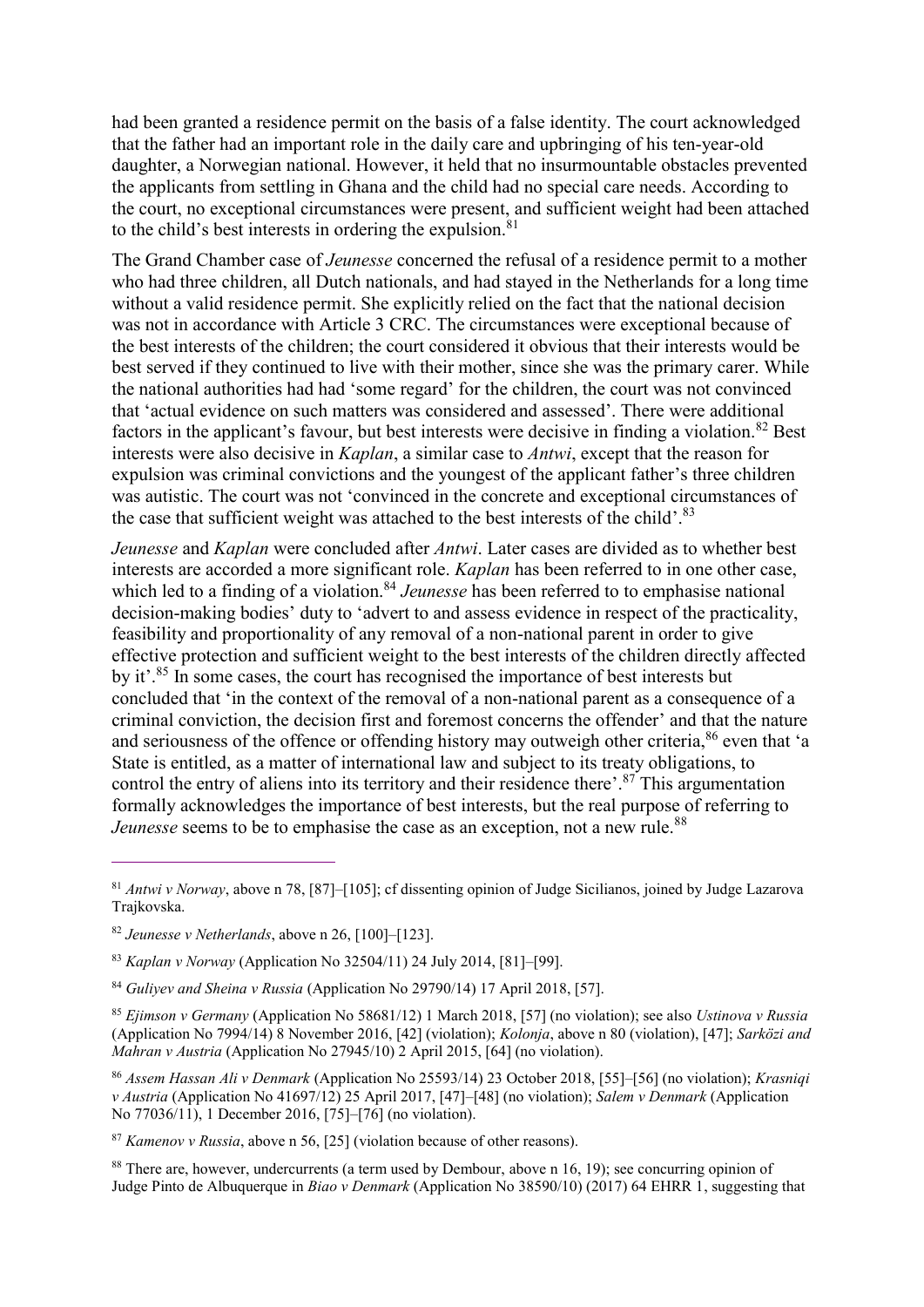### Preserving ties: privileged or not

One key aspect of family unity, that of preserving ties between family members, is reflected in the child protection jurisprudence. Case law relating to contact restrictions demonstrates that if a child cannot live with her family, being in contact with parents and siblings and preserving family ties to the extent possible is generally in her best interests. The margin for imposing further limitations for a child taken into care is narrower than the margin for taking a child into care.<sup>89</sup> Nevertheless, even severe contact restrictions or placement in an external foster home, rather than with relatives, may be in the child's best interests, in providing a stable and secure environment.<sup>90</sup> Even an emergency care order, foster care, and the subsequent severing of legal ties leading to adoption do not necessarily violate Article 8.91

The court's attitude towards ending public care highlights the importance it places on preserving ties. In principle, a care order should be regarded as a temporary measure and implemented with the ultimate aim of reuniting the parent and child.<sup>92</sup> National authorities have a duty to reassess the situation regularly, and this duty weighs with progressively increasing force from the commencement of the period of care, 'subject always to its being balanced against the duty to consider the best interests of the child'. Furthermore, '[a]fter a considerable period of time has passed since the child was originally taken into public care, the interest of a child not to have his or her *de facto* family situation changed again may override the interests of the parents to have their family reunited'.<sup>93</sup> When the court has been persuaded that national authorities will continue to support the relations between the parents and children, it is less likely that a violation will be found.<sup>94</sup> If the biological family does not visit a child who has been taken into care, it may be argued that not returning to them is in the child's best interests.<sup>95</sup>

The court has been strictest when the child–parent connection, or connection between siblings, has been completely severed. In *EP*, a mother complained about the adoption of her daughter following a period in foster care. The court noted that even though the mother demonstrated obsessive medical care towards her daughter and acted impulsively, the contact ban should not have been total and meetings should have been arranged.<sup>96</sup> In *SH*, the applicant's children had been taken into care and then declared available for adoption after incidents of ingesting medication. Experts had been in favour of preserving family ties, and the parents claimed to be capable of caring for the children with assistance. The court found that safeguarding both the child's best interests and ties with the mother would have been possible. Furthermore, the three children had been placed in different families, leading to the

<sup>92</sup> Ibid, [105].

the court could have criticised the insufficient weight of best interests, as in *Jeunesse*.

<sup>89</sup> *R v Finland* (Application No 34141/96) [2006] 2 FLR 923, [90]; *TP and KM v United Kingdom* (Application No 28945/95) [2001] 2 FLR 549, [71].

<sup>90</sup> *K and T v Finland*, above n 76; *Levin v Sweden* (Application No 35141/06) [2012] 1 FCR 569; *ML v Norway* (Application No 43701/14) 7 September 2017.

<sup>91</sup> *Strand Lobben and Others v Norway* (Application No 37283/13) [2018] 2 FLR 269, referred to the Grand Chamber.

<sup>93</sup> *KA v Finland*, above n 45, [138]; see also *RMS v Spain* (Application No 28775/12) 18 June 2013, [71]; *Haase v Germany*, above n 73, [93].

<sup>94</sup> *Mircea Dumitrescu v Romania* (Application No 14609/10) 30 July 2013, [83]–[84].

<sup>95</sup> *Zambotto Perrin v France* (Application No 4962/11) 26 September 2013, [101].

<sup>96</sup> *EP v Italy*, above n 37, [63]–[65].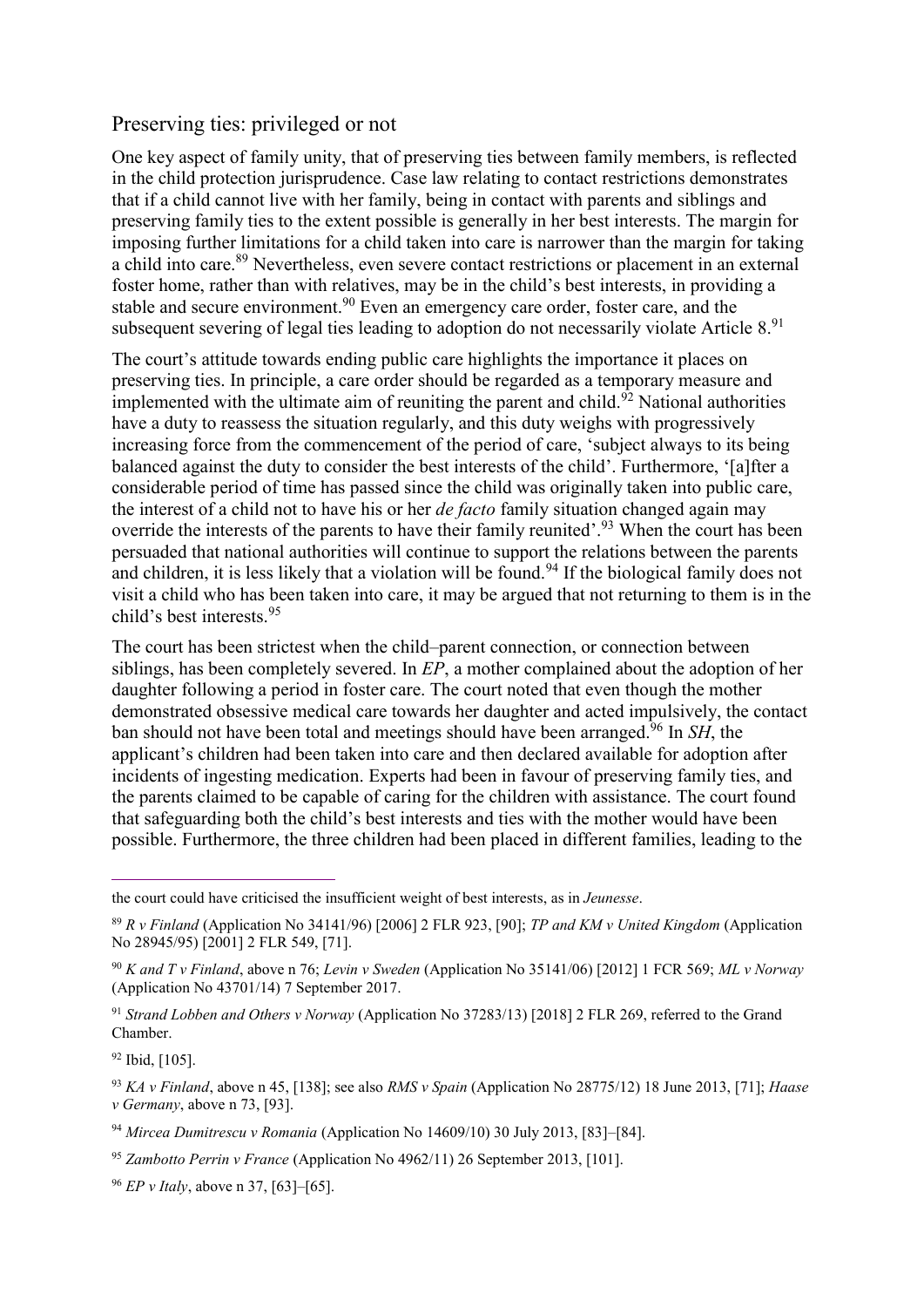severing of sibling ties. The court seems to have searched for the best solution for the children; adoption was in their interests, but living in the biological family was a better alternative. The key reason for finding a violation was the national authorities' failure to explore other options.<sup>97</sup>

In immigration cases, the applicant is often expected to prove that ties are strong or that best interests should weigh in the assessment.<sup>98</sup> In  $AH Khan$ , the applicant had not seen his six children for 11 years because of his imprisonment. The court held that, given the time that had passed and the lack of evidence of a 'positive relationship' between them, the applicant had not 'established that his children's best interests were adversely affected by his deportation'.<sup>99</sup> The judgment seems reasonable but it also raises questions as to how an imprisoned parent can prove the existence of ties without a possibility to meet the children.<sup>100</sup> In *MPEV*, the applicant father was able to prove his central role in the family; he had raised his daughter with his ex-spouse and had extensive contact rights. Best interests seem to have been decisive in finding a violation, though the moderate nature of the crimes and the child's integration pointed towards the same outcome.<sup>101</sup> The burden also falls on the applicant to prove that contact cannot be maintained over the phone or internet. The court has on several occasions considered that deportation does not rupture the parent–child relationship because the children can remain in the respondent state and maintain contact through visits and telecommunication.<sup>102</sup>

The court's assessment of whether separation is against the child's best interests is also affected by whether the parent and child have been living together before the expulsion. If a separation has occurred because of imprisonment or other reasons, the court is more likely to conclude that separation is not against best interests and that physical contact is not needed in the future.<sup>103</sup> A brief period of living together has not changed the assessment.<sup>104</sup> In *ME*, the court took into account the applicant father's two children but added that it 'cannot overlook' his very limited contact with them.<sup>105</sup> A different approach was taken in *Osman* concerning a refusal to reinstate the applicant's residence permit; the applicant, a minor at the time of the events, had not seen her mother for four years. However, the court held that this could be explained by 'practical and economical restraints, and can hardly lead to the conclusion that the applicant and her mother did not wish to maintain or intensify their family life together'. 106

<sup>97</sup> *SH v Italy* (Application No 52557/14) 13 October 2015, [43]–[58]; in *Soares de Melo*, above n 30, [114], placing siblings in three different institutions was also against their interests.

<sup>98</sup> *Shakurov v Russia* (Application No 55822/10) 5 June 2012, [201]–[203].

<sup>99</sup> *AH Khan v United Kingdom* (Application No 6222/10) 20 December 2011, [40].

<sup>100</sup> See also *Salem v Denmark*, above n 86, [78].

<sup>101</sup> *MPEV and Others v Switzerland* (Application No 3910/13) 8 July 2014, [52]–[59]; see also *Zakayev and Safanova v Russia* (Application No 11870/03) 11 February 2010, [45].

<sup>102</sup> *Salija v Switzerland*, above n 60, [50]; *Onur v United Kingdom*, above n 59, [59]; *Krasniqi*, above n 86, [53]; *Külecki v Austria*, above n 53, [49]; cf *Kamenov v Russia*, above n 56, [40].

<sup>103</sup> *Onur v United Kingdom*, above n 59, [59]; *Joseph Grant v United Kingdom* (Application No 10606/07) 8 January 2009, [40]. Cf *Omojudi v United Kingdom* (Application No 1820/08) 24 November 2009, where the family had been living together before the deportation.

<sup>104</sup> *Üner v Netherlands*, above n 51, [62].

<sup>105</sup> *ME v Denmark* (Application No 58363/10) 8 July 2014, [76]–[83].

<sup>106</sup> *Osman v Denmark* (Application No 38058/09) (2015) 61 EHRR 10, [74].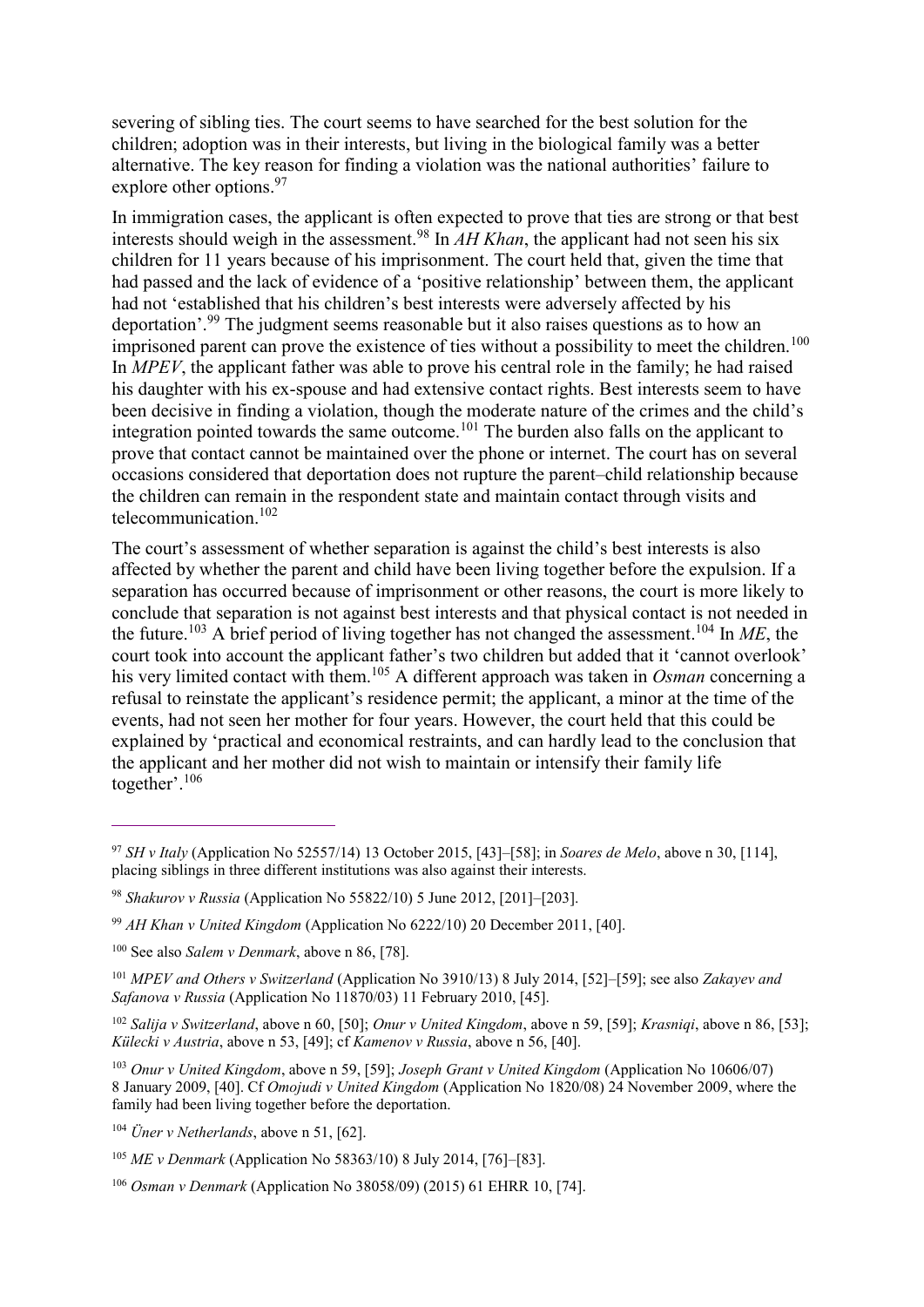In cases of parental separation where the parent susceptible to expulsion or seeking regularisation does not have care of the child but a contact arrangement exists, the court is more likely to conclude that exclusion is against the child's best interests. Because the children will remain in the host state, the court cannot consider whether their best interests would involve moving elsewhere.<sup>107</sup> However, best interests can be outweighed by factors related to crime.<sup>108</sup> In *Udeh*, the applicant father had spent long periods in prison and had very limited contact rights. Parental divorce contributed to deciding the case in the applicant's favour, the court finding that growing up with both parents was in the daughters' best interests and the only way to maintain regular contact between the father and daughters was to allow him to remain.<sup>109</sup> In *Da Silva v Netherlands*, the court assessed whether a Surinamese mother who had resided illegally in the Netherlands should be allowed to continue residing there with her Dutch daughter. Parental authority had been awarded to the Dutch father, and refusing to allow the mother to stay would separate her from the daughter. In the custody proceedings, the national courts – following the advice of the child welfare authorities – assessed that it was in the three-year-old daughter's best interests to stay, which seems to have been decisive in finding a violation, combined with evidence that the mother was the primary carer.<sup>110</sup> In *Nunez*, the best interests of the applicant's daughters, aged eight and nine, were also decisive when the mother faced expulsion. The mother's interests were not sufficient to constitute a breach of Article 8; she had violated immigration rules and had never had a legitimate basis to reside. Yet 'particular regard to the children's best interest' changed the situation. As the daughters' father had custody, they would remain in Norway, but they had been living for a long period with the applicant. The children had experienced stress because of the situation, and even after the two-year entry ban, it was uncertain whether they would see the mother. A two-year separation was 'a very long period for children of the ages in question'. Hence, the court was not convinced that, in the 'concrete and exceptional circumstances of the case', sufficient weight had been attached to best interests.<sup>111</sup>

A pattern becomes apparent when contrasted with cases where parents are together. In *Kissiwa Koffi*, the court held that the applicant mother's Swiss husband could join his expelled wife in Ivory Coast, also his country of origin, even though he had two other children in Switzerland, where he had resided for about 20 years. The court considered it significant that the mother had left behind another child in Ivory Coast.<sup>112</sup> In *Antwi*, where the deportee was male, the court held that since both parents were raised in Ghana, there were 'no insurmountable obstacles in the way of the applicants settling together in Ghana or, at the least, to maintaining regular contacts'. The mother was a Norwegian citizen, employed in Norway, but the court still considered that no particular obstacles prevented her from

<sup>107</sup> Smyth, above n 21, 98–99; M Leloup, 'The principle of the best interests of the child in the expulsion case law of the European Court of Human Rights: Procedural rationality as a remedy for inconsistency' (2019) 37 NQHR 50, 59

<sup>108</sup> *Chair and JB v Germany* (Application No 69735/01) 6 December 2007, [66]–[67].

<sup>109</sup> *Udeh v Switzerland*, above n 57, [52].

<sup>110</sup> *Da Silva v Netherlands*, above n 24, [40]–[44].

<sup>111</sup> *Nunez v Norway* (Application No 55597/09) (2014) 58 EHRR 17, [71]–[84].

<sup>112</sup> *Kissiwa Koffi v Switzerland*, above n 58, [67]–[69]. Blaming mothers has been criticised, see Smyth, above n 21, 83–84; F Staiano, 'Good Mothers, Bad Mothers: Transnational Mothering in the European Court of Human Rights' Case Law' [2013] EJML 155.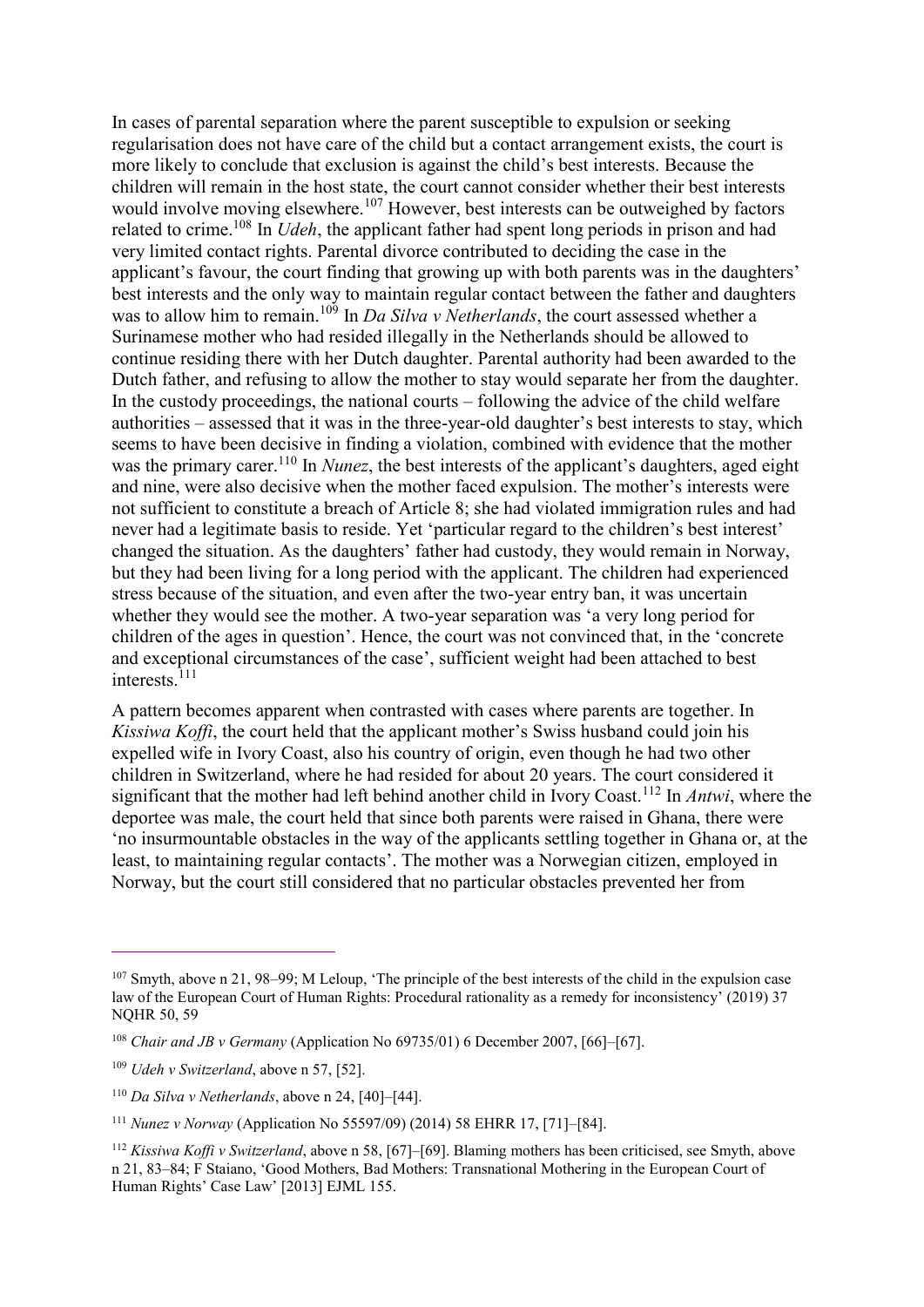accompanying her deported husband.<sup>113</sup> Although no definitive conclusions can be made based on a small number of cases, the emphasis on origin in *Kissiwa Koffi* and *Antwi* raises concerns about discrimination.<sup>114</sup>

Moreover, cases like *Rodrigues da Silva* and *Nunez* call into question whether the court values the child's connection with the mother more than with the father. The court seems to require fathers to prove more fully their involvement in family life and more readily accepts that fathers can maintain contact via technology. In addition, the parents' relationship status has a significant role in immigration cases but not in child protection cases. From the perspective of child, this appears arbitrary.

### Young age: care needs or adaptability

The child's age is relevant in both child protection and immigration cases. In child protection cases, the court has paid attention to the importance of protecting family unity, especially where young children are concerned. The court recently referred to the General Comment on young children, indicating that early childhood is a critical period for the realisation of rights safeguarded by the CRC and that 'young children are reliant on responsible authorities to assess and represent their rights and best interests in relation to decisions and actions that affect their well-being, while taking account of their views and evolving capacities'.<sup>115</sup>

In child protection cases, the court has also recognised that time is crucial as a prolonged rupture of contact can have irreparable consequences on relations between a parent and very young child.<sup>116</sup> Regarding a child taken into care as a three-year-old, the court noted that 'the breaking-off of contact with a very young child may result in the progressive deterioration of the child's relationship with his or her parent'.<sup>117</sup> If considerable time has passed since the child was taken into public care, protection of the new family life may take priority in the best interests' assessment.<sup>118</sup>

In immigration cases, the court often equates young age with 'adaptability', which has frequently been a decisive argument for expulsion. An adaptable child is considered able to adjust to a new environment, even with non-existent ties to that country.<sup>119</sup> Adaptability does not have a definition or benchmark age, but the court seems to consider that the younger the child, the more adaptable.<sup>120</sup> It is unclear whether adaptability is calculated from the initiation

 $\overline{a}$ 

<sup>115</sup> *Strand Lobben v Norway*, above n 91, [75]; Committee on the Rights of the Child, *General Comment No 7* (2005) on implementing child rights in early childhood (UN Doc CRC/C/GC/7/Rev.1), [13].

<sup>116</sup> *Pontes v Portugal* (Application No 19554/09) 10 April 2012, [80].

<sup>117</sup> *RMS v Spain*, above n 93, [79].

<sup>118</sup> *Ageyevy v Russia*, above n 42, [143]; *Glesmann v Germany* (Application No 25706/03) 10 January 2008, [106].

<sup>119</sup> Adaptability resembles the principle in child protection cases that after a considerable period of time in public care, protection of the new family life may take priority. In child protection cases, however, the focus is on which alternative would best serve the child's interests; adaptability assessments focus on whether the child is *able* to change environment.

<sup>120</sup> Older children can be considered adaptable too; girls aged 12, 10, and 7 at the time of the final domestic decision about the expulsion of their father were considered adaptable in *Palanci v Switzerland* (Application No 2607/08) 25 March 2014, [61]; *Jeunesse v Netherlands*, above n 26, [117], was decided in favour of the applicant because of best interests, but the court first accepted that the children were of 'relatively young age' –

<sup>113</sup> *Antwi v Norway*, above n 78, [93]–[98].

<sup>&</sup>lt;sup>114</sup> It has been suggested that the court treats native or white women more favourably than migrant women, see B de Hart, 'Love Thy Neighbour: Family Reunification and the Rights of Insiders' (2009) 11 EJML 235, 249.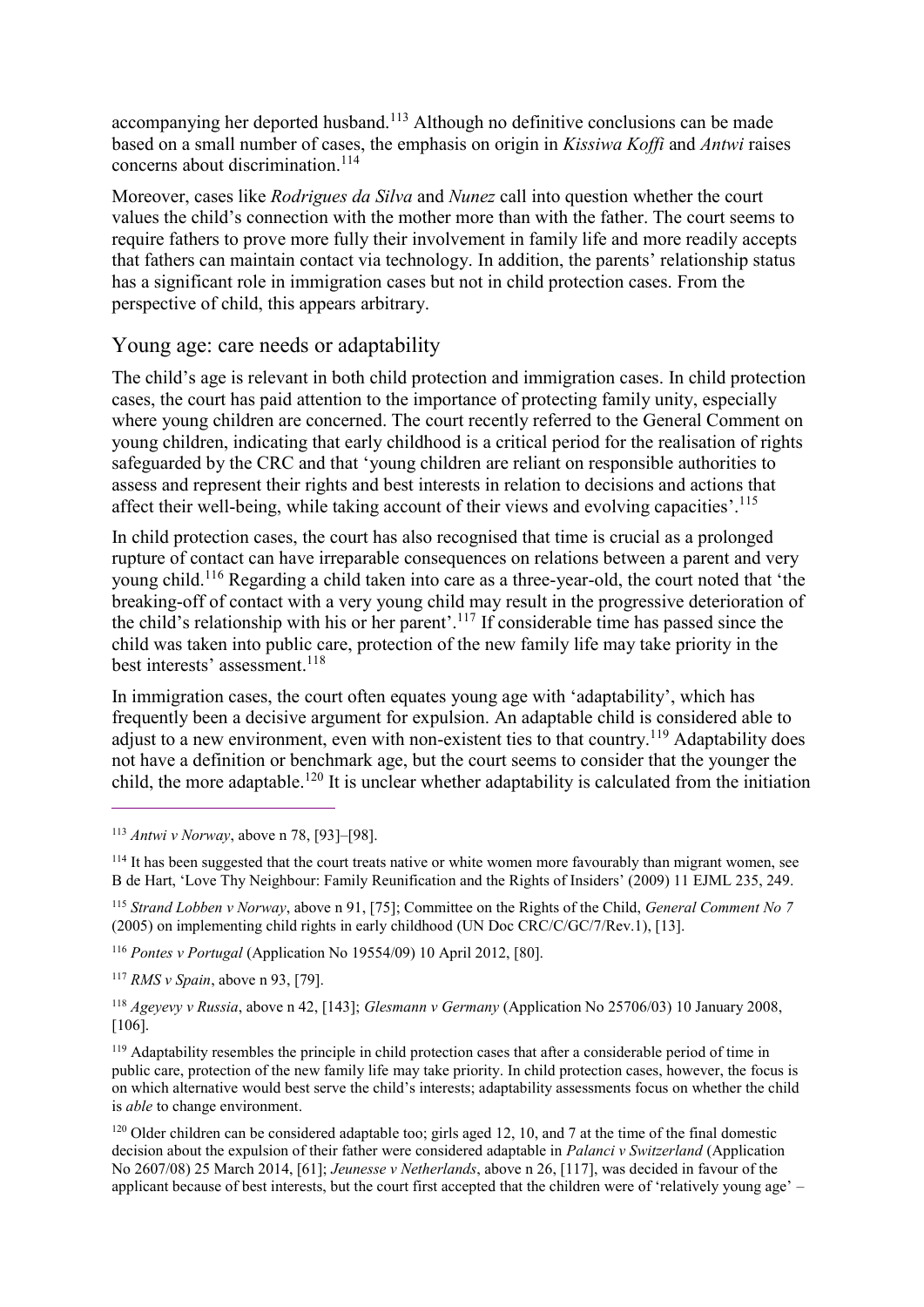of national proceedings, final national decision, actual expulsion, or the ECtHR judgment. This can lead to discriminatory outcomes, especially concerning older children who may reach the age of majority during the proceedings.<sup>121</sup>

Adaptability often trumps cultural and linguistic ties and, sometimes, nationality. Carmen Draghici shows that some cases imply that the citizen of a contracting state to the European Convention has no presumptive right to enjoy family life with a child who does not possess the same nationality.<sup>122</sup> Children aged six and one-and-a-half when the exclusion order was finalised were considered adaptable even though they were Dutch nationals and had always lived in the country.<sup>123</sup> A six-year-old Swiss national was considered able to adapt to the Ivory Coast, to where her mother was expelled.<sup>124</sup> Expulsion of a father of children aged eight and five,<sup>125</sup> as well as a father of children attending primary school and kindergarten,<sup>126</sup> was considered acceptable because of the children's presumed adaptability. Expulsion of a nine-year-old's father eventually breached Article 8 because of other factors, but the girl was initially found adaptable.<sup>127</sup> Adaptability has often outweighed the potential difficulties of moving to another country.<sup>128</sup> In *SJ*, the court noted on a general level that '[w] here there are children, the crucial question is whether they are of an age at which they can adjust to a different environment'. In that case, the ECtHR held that a mother of children aged six, four, and one could be expelled because the children's ages made their adaptability 'still sufficiently great' to make the resettlement realistic. The applicant, who had HIV, argued that the care she needed was not available in Nigeria. No violation was found even though the children were born in Belgium and had strong ties there. Surprisingly, the court's reasoning was partly based on family unity, as it found decisive that the expulsion would not separate the applicant and her children.<sup>129</sup>

Regarding immigration cases where parents have separated, Smyth has noted that the child's young age aids the parent's claim since the court considers it important for young children to maintain regular contact with both parents.<sup>130</sup> Conversely, a 15-year-old has been regarded 'not as much in need of care as young children'. <sup>131</sup> This line of reasoning contrasts with cases where parents are together. In *Berisha*, the parents had the right to reside in Switzerland and the issue was whether their children, who had resided there irregularly, should be allowed to

the oldest was 14 when the ECtHR gave its judgment. In contrast, girls aged 12 and 14 were not adaptable (*Kamenov v Russia*, above n 56, [40]). See also Kilkelly, above n 20, 109–110.

 $121$  Smyth, above n 21, 75; Spijkerboer, above n 18, 289.

<sup>122</sup> Draghici, above n 4, 347.

<sup>123</sup> *Üner v Netherlands*, above n 51, [64]; see also *Onur v United Kingdom*, above n 59, [60].

<sup>124</sup> *Kissiwa Koffi v Switzerland*, above n 58, [68].

<sup>125</sup> *Bajsultanov v Austria* (Application No 54131/10) 12 June 2012, [90]; non-violation despite the fact that the children had an independent asylum status in Austria.

<sup>126</sup> *Salija v Switzerland*, above n 60, [50].

<sup>127</sup> *Kaplan v Norway*, above n 83, [87].

<sup>128</sup> *Adeishvili (Mazmishvili) v Russia* (Application No 43553/10) 16 October 2014, [83].

<sup>129</sup> *SJ v Belgium* (Application No 70055/10) (2015) 61 EHRR 585, [142]–[147]; cf dissenting opinion of Judge Power-Forde. The case was eventually struck out and solved by a friendly settlement by which the applicant and her children were granted leave to remain.

<sup>130</sup> Smyth, above n 21, 77–78; see for example, *Da Silva v Netherlands*, above n 24, and *Nunez v Norway*, above n 111.

<sup>131</sup> *El Ghatet v Switzerland*, above n 79, [51].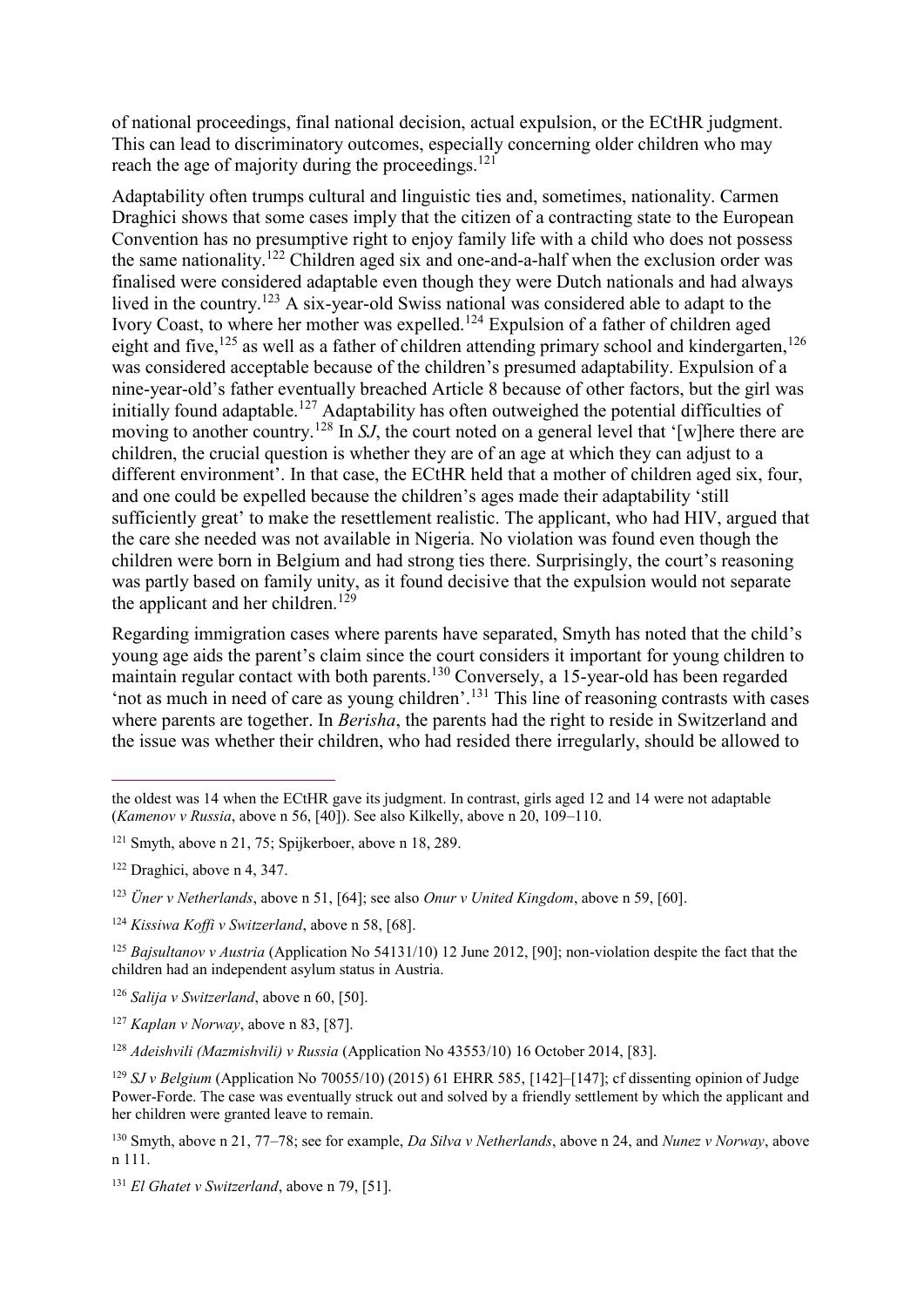join them. The court acknowledged the paramount status of best interests and broadly referred to the CRC but found no violation. The court held that the applicants were not prevented from travelling to Kosovo to ensure that the youngest child, a ten-year-old, was provided with adequate care and education, so her best interests were safeguarded.<sup>132</sup> The dissenters noted that such a young child was heavily dependent on her parents, and her return to Kosovo would cause significant uprooting and difficulties.<sup>133</sup> In *Berisha* and other cases in which the children or parents have initially entered the country unlawfully, the court's approach may be explained partly by an unwillingness to condemn national authorities for deterring illegal conduct. From a children's rights' perspective, however, children should not be blamed for their parents' actions. Adaptability is relied on in expulsion cases, too, as shown earlier.

Assessing adaptability based on a child's age does not accommodate the child's individual situation. The assessment of adaptability in immigration cases should as a minimum be combined with an assessment of the special care needs of young children and of relevant rights, such as the right to education, because the children concerned often attend school in the host country.<sup>134</sup> In *Zakayev and Safanova*, the children's vulnerability was recognised. A factor in the applicant couple's favour was that they and their children had already twice been subjected to the stress of forced migration. This was demonstrated by the children's fragile health and their integration in their current environment. The court accepted that moving to an unfamiliar place would be contrary to the children's interests and lead to a deterioration of their well-being.<sup>135</sup> Interestingly, the court has been more understanding of difficulties faced by migrants in child protection cases than in immigration cases that do not involve child protection. In *EP*, the court held that adoption following the taking into care of the child was 'so severe a measure against a mother who had just arrived in Italy with her little daughter who spoke only Greek, and about whose past the authorities dealing with the case knew very little'.<sup>136</sup> In *KAB*, the court criticised the failure to recognise that a Nigerian national whose expulsion was ordered had a one-year-old child who had subsequently been taken into care and declared available for adoption. The court considered the situation especially serious because of the child's age. $137$ 

### Obtaining children's views and giving them due weight

Another difference between child protection and immigration cases is the importance of children's views. Following Article 12 CRC, a child who is capable of forming his or her own views has the right to express those views freely in all matters affecting him or her, the views being given due weight in accordance with his or her age and maturity. In some child protection cases, the child's opinion (or lack of availability) has been decisive, which is promising for the alignment of the European Convention and the CRC. The Committee on the Rights of the Child has underlined the interdependent nature of best interests and participation; an outcome cannot be in the child's best interests if the child has not had an

<sup>132</sup> *Berisha v Switzerland*, above n 28, [60].

<sup>133</sup> *Berisha v Switzerland*, above n 28, dissenting opinion of Judges Jočienė and Karakaş.

<sup>134</sup> *Üner v Netherlands*, above n 51, dissenting opinion of Judge Baka; Leloup, above n 21, 403.

<sup>135</sup> *Zakayev and Safanova v Russia*, above n 101, [46].

<sup>136</sup> *EP v Italy*, above n 37, [63]–[65].

<sup>137</sup> *KAB v Spain* (Application No 59819/08) 10 April 2012, [108].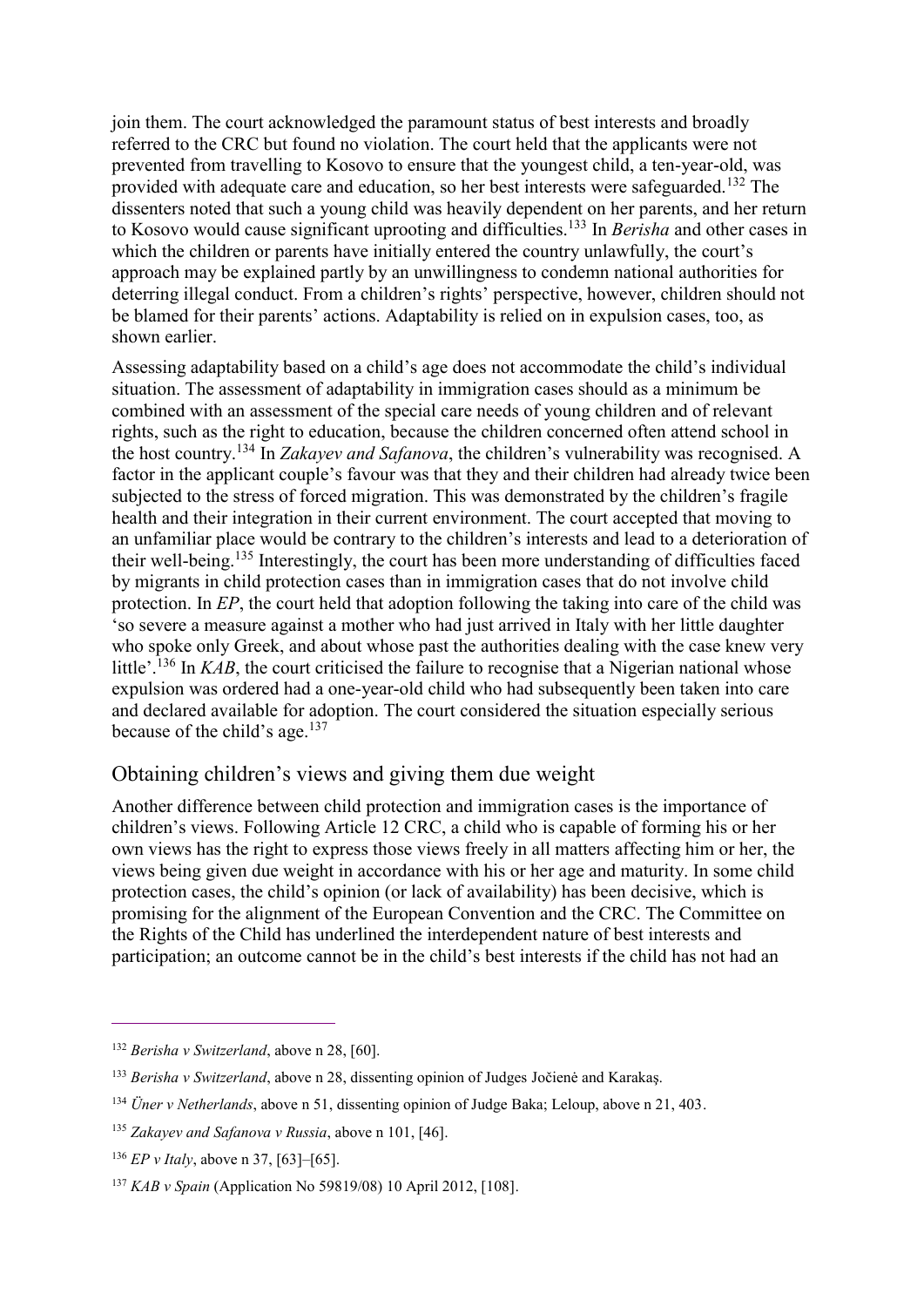opportunity to express her views.<sup>138</sup> The children concerned are sometimes too young to be heard, but acknowledging the importance of their views is nonetheless essential.<sup>139</sup>

The ECtHR has, for example, stressed the fact that a child, aged 14 when the ECtHR gave its judgment, had 'always firmly indicated' her wish not to leave her foster home.<sup>140</sup> In *Aune*, the court mentioned the child's wishes, as heard by national courts, as an important factor.<sup>141</sup> In *Gnahoré*, the fact that authorities had sought the child's views was a factor in proving that neither renewing the care order nor contact restrictions breached Article 8.<sup>142</sup> In *L*, the denial of a grandfather's contact was acceptable partly because the two children had indicated their wish not to meet the grandfather, who was suspected of sexual abuse.<sup>143</sup> In *Nanning*, the court found a non-violation regarding a continued placement in a foster family largely based on an expert assessment that the child's 'firm wish to remain with the foster family' should be respected. The court observed that the child had not been heard in person but still considered the assessment valid.<sup>144</sup> In assessing contact restrictions, the court has acknowledged the views of children who did not want to meet the applicant mother more than twice a year, as well as the fact that the children reacted negatively to the meetings.<sup>145</sup>

The effect of external circumstances on the child's opinion has been recognised in some cases. In assessing contact restrictions in *Glesmann*, the court found a non-violation largely because the child, then aged 12, had consistently declared her wish not to have contact with the applicant and only gave up her resistance to end the court proceedings.<sup>146</sup> The minority in *Gnahoré* held that even if the boy's opinion was an important factor, it was not sufficient justification for the prohibition of contact because the opinion was understandably affected by the fact that he was physically distant from his original family.<sup>147</sup>

In child protection cases, the court has also criticised national authorities for not hearing the children. In *Saviny*, where the children had been removed from the home because of inadequate living conditions and shortcomings in care, the court noted that at no stage had the children been heard, although the eldest was 13.<sup>148</sup> In *NTS*, three brothers had been returned to their biological father, who had drug problems, after being placed with their aunt for years. The court found that the 'two fundamental aspects' of the case were whether the children had been duly involved in the proceedings and whether the decisions were 'dictated' by their best interests. Domestic courts had not heard the children, considered the possibility of hearing at least the eldest boy, or given reasons for not hearing him. The children's judicial representation had, therefore, been insufficient. The court extensively quoted the General Comments on best interests and on the right to be heard, implying the relationship between them. Domestic courts had 'failed to give adequate consideration to one important fact: the

 $\overline{a}$ 

<sup>143</sup> *L v Finland*, above n 45, [127]–[128].

<sup>145</sup> *Levin v Sweden*, above n 90, [67].

<sup>147</sup> *Gnahoré v France*, above n 14, [57]–[63]; joint partly dissenting opinion of Judges Tulkens and Loucaides.

<sup>138</sup> CRC/C/GC/14, [43]–[45].

<sup>139</sup> See also Kilkelly, above n 20, 279–280.

<sup>140</sup> *Bronda v Italy*, above n 27, [62].

<sup>141</sup> *Aune v Norway* (Application No 52502/07) (2012) 54 EHRR 32, [72].

<sup>142</sup> *Gnahoré v France*, above n 14, [57]–[63].

<sup>144</sup> *Nanning v Germany* (Application No 39741/02) 12 July 2007, [70]–[71].

<sup>146</sup> *Glesmann v Germany*, above n 118, [110].

<sup>148</sup> *Saviny v Ukraine* (Application No 39948/06) (2010) 51 EHRR 33, [59].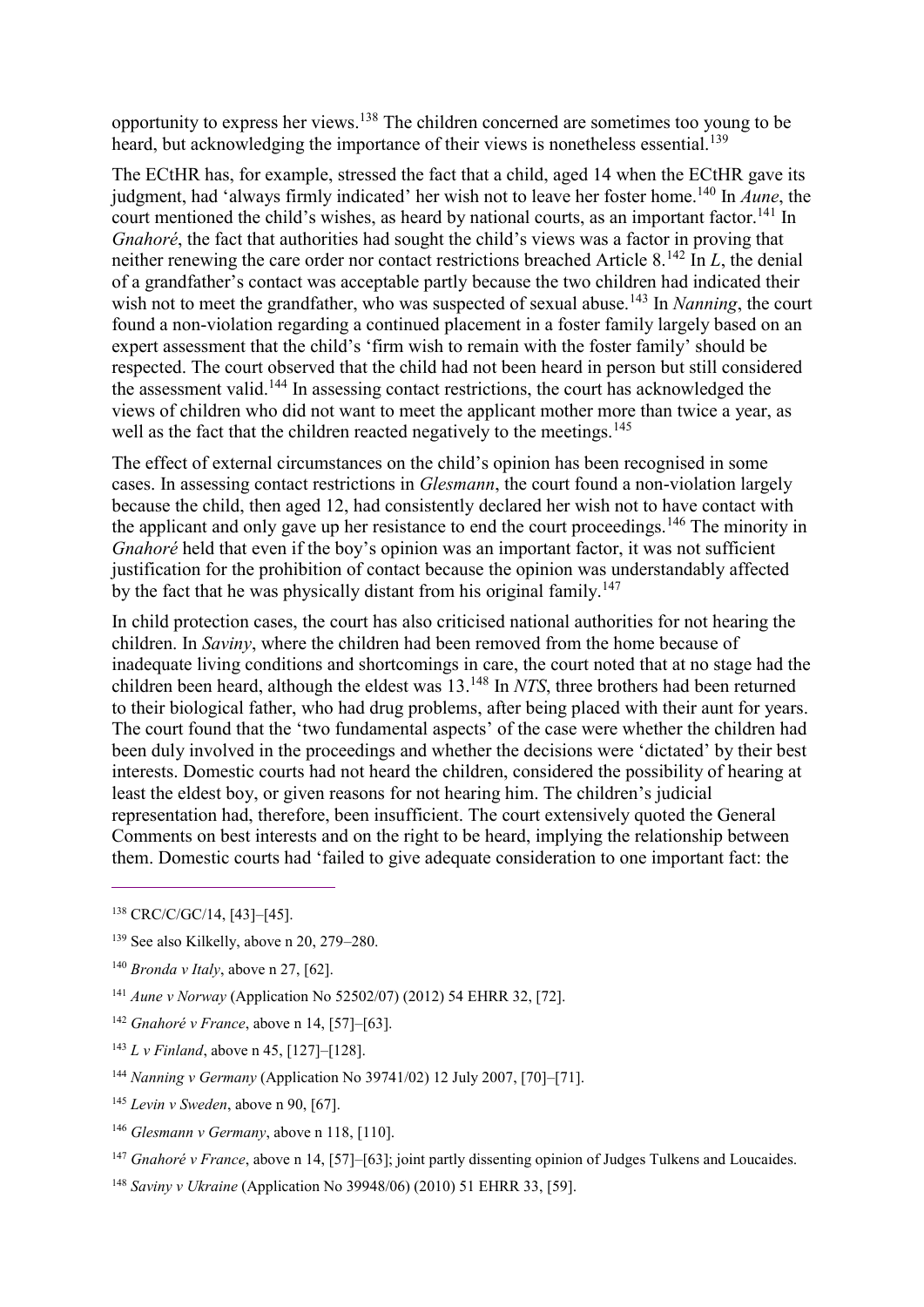boys did not want to be reunited with their father'. An expert opinion, which indicated that forced return would be contrary to the boys' best interests, seems to have been relevant in the assessment. Best interests consideration had been 'inadequate and one-sided', and the boys' 'emotional state of mind was simply ignored'.<sup>149</sup>

In immigration cases, the court has rarely paid attention to the children's views. Even in cases where the court conducts a separate best interests assessment, the child's opinion usually is not considered regardless of whether the applicant has argued that the child(ren) involved should be heard or whether the child is also an applicant. In *Palanci*, the applicant father, who faced deportation, alleged that the authorities had never conducted a hearing with his family and consequently had not sufficiently taken his children's best interests into account. This aspect was not addressed by the court.<sup>150</sup> In *Kissiwa Koffi*, the son's status as the second applicant was mostly ignored, which is reflected in the language: 'as to the common child . . . the court cannot speculate on the decision of the parents concerning his fate'. 151

On the other hand, in *Osman,* it was decisive that the national authorities had ignored the opinion of the applicant, a minor at the time of the events, whose residence permit had not been reinstated. The court noted that the applicant's view – that her father's decision to send her to Kenya for a long time had been against her will and not in her best interests – had been disregarded by the authorities. The court held that even though the care and upbringing of children normally require parents to decide where the child resides, authorities cannot ignore the child's interest, including Article 8 rights.<sup>152</sup>

As Smyth has noted, the ECtHR cannot shoulder all the blame for the rare appearances of children's views in immigration cases since frequently the children involved are not party to the proceedings at the national level.<sup>153</sup> The scarce attention to children's views in immigration cases may be partly explained by the differences in national procedures in child protection cases as opposed to immigration cases. In the former, child welfare authorities often conduct a hearing with the child. On the other hand, children are applicants more often in immigration cases before the ECtHR. Moreover, the uneven role assigned to the child's views may partly relate to the aspects on which those views are gauged. One might easily argue that the child should not be reunited with a potentially harmful parent if the child opposes it, but claiming that domestic authorities should regularly respect the child's choice of country of residence is more difficult. Here, again, the different role of best interests in child protection and immigration cases is obvious.

However, it is important to underline that hearing children is a procedural guarantee. According to Article 12 CRC, children have the right to express their views in all matters affecting them, regardless of the outcome. Child protection cases clearly affect children but so do decisions about family reunification and the child or parent's expulsion. The ECtHR itself has affirmed that in light of Article 12 CRC, 'it cannot be said that the children capable of forming their own views were sufficiently involved in the decision-making process if they

<sup>149</sup> *NTS and Others v Georgia* (Application No 71776/12) [2017] 1 FLR 898, [40]–[42] and [73]–[84]; Committee on the Rights of the Child, *General Comment No 12* (2009) on the right of the child to be heard (UN Doc CRC/C/GC/12); CRC/C/GC/14.

<sup>150</sup> *Palanci v Switzerland*, above n 120.

<sup>151</sup> *Kissiwa Koffi v Switzerland*, above n 58, [68], author's translation (original French passage: 'quant à l'enfant commun . . . la Cour ne saurait spéculer sur la décision des parents concernant le sort de cet enfant'); cf dissenting opinion of Judges Raimondi and Pinto de Albuquerque.

<sup>152</sup> *Osman v Denmark*, above n 106, [73].

<sup>153</sup> Smyth, above n 21, 91.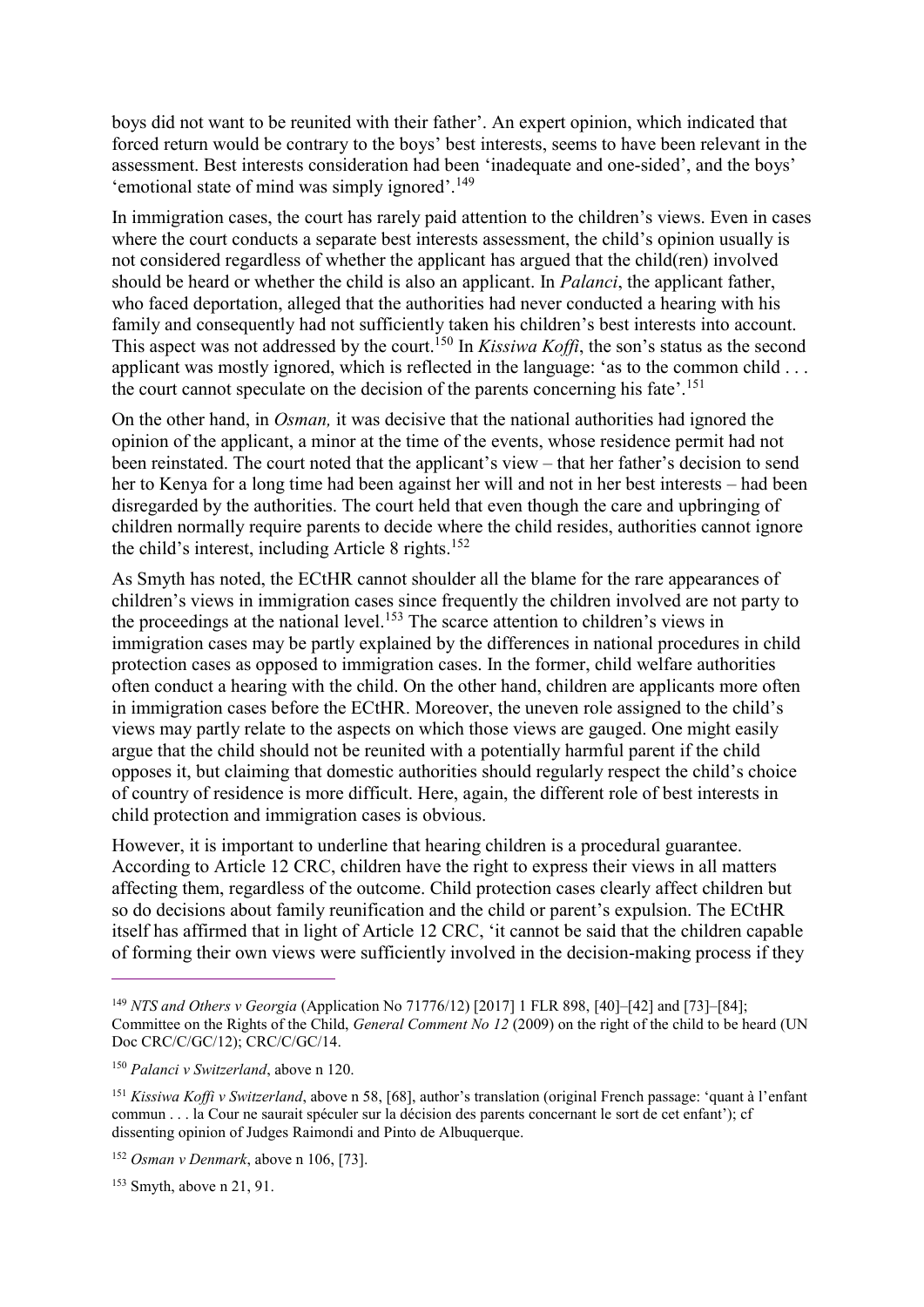were not provided with the opportunity to be heard and thus express their views'.<sup>154</sup> In assessing an issue with long-lasting consequences, the children concerned should have the opportunity to express their views, irrespective of the context.

## Conclusions

Several patterns emerge in the different ways that the ECtHR treats the best interests of the child in child protection and immigration cases. In child protection cases, the best interests of the child are the focus of the assessment and are often decisive. Some differences are explained by the different nature of the two case groups and some differences are common sense, such as the emphasis on physical integrity in child protection cases and on ties with the country of origin or respondent state in immigration cases; but some differences appear unjustified in light of Article 3 CRC.

The most notable difference relates to a child's right not to be separated from her parents. In child protection cases, the court assumes that it is in the child's best interests to live with her parents. Taking a child into care can only be justified if required because of best interests. If the child has been taken into care, contact with her parents is considered to be in her best interests, in conformity with Article 9 CRC. In immigration cases, however, the court does not assume that best interests require living with both parents, but assesses this as a separate question. Furthermore, the burden of proof operates differently in child protection and immigration cases. In child protection cases, the state has to prove that the limitations to the right to family life are necessary. In immigration cases, the applicant – especially the applicant father – often has to demonstrate a significant role in the family or close relationship with the child.<sup>155</sup> Refugees, however, receive more favourable treatment.

A second difference is the significance of the child's age. In child protection cases, the ECtHR has considered the care needs of young children. In immigration cases, young age demonstrates 'adaptability'; 'adaptable' children are considered able to integrate into another country, often even if they are nationals of the respondent state. A third difference is that children's views have been important in several child protection cases but rarely in immigration cases.

Considering these disparities, the court should take family unity as its starting point in immigration cases, as it does in child protection cases. This does not mean that close ties should not serve as an argument against deportation or for family reunification, or that exclusion would never be permissible.<sup>156</sup> Rather, family unity should be the default position in all case groups, and the court should require the state to justify the deportation or refusal of entry.<sup>157</sup>

The following improvements can be enacted to make argumentation in immigration cases more child-friendly. All aspects listed in Article 9 CRC, including separation, the procedural limb, and maintaining contact, are separately assessed by the ECtHR in child protection cases but not in immigration cases. Applying the structure of Article 9 CRC to immigration cases as well, would better serve children regardless of nationality and immigration status.<sup>158</sup>

<sup>154</sup> *M and M v Croatia*, above n 41, [180]–[181].

<sup>155</sup> See also Draghici, above n 4, 344–347; Leloup, above n 107, 59–60.

<sup>156</sup> See, for example, *Husseini v Sweden* (Application No 10611/09) 13 October 2011.

<sup>157</sup> Smyth, above n 21, 88; Spijkerboer, above n 18, 292.

<sup>158</sup> Similarly, see U Kilkelly, 'The CRC Litigation under the ECHR. The CRC and the ECHR: The Contribution of the European Court of Human Rights to the Implementation of Article 12 of the CRC', in T Liefaard and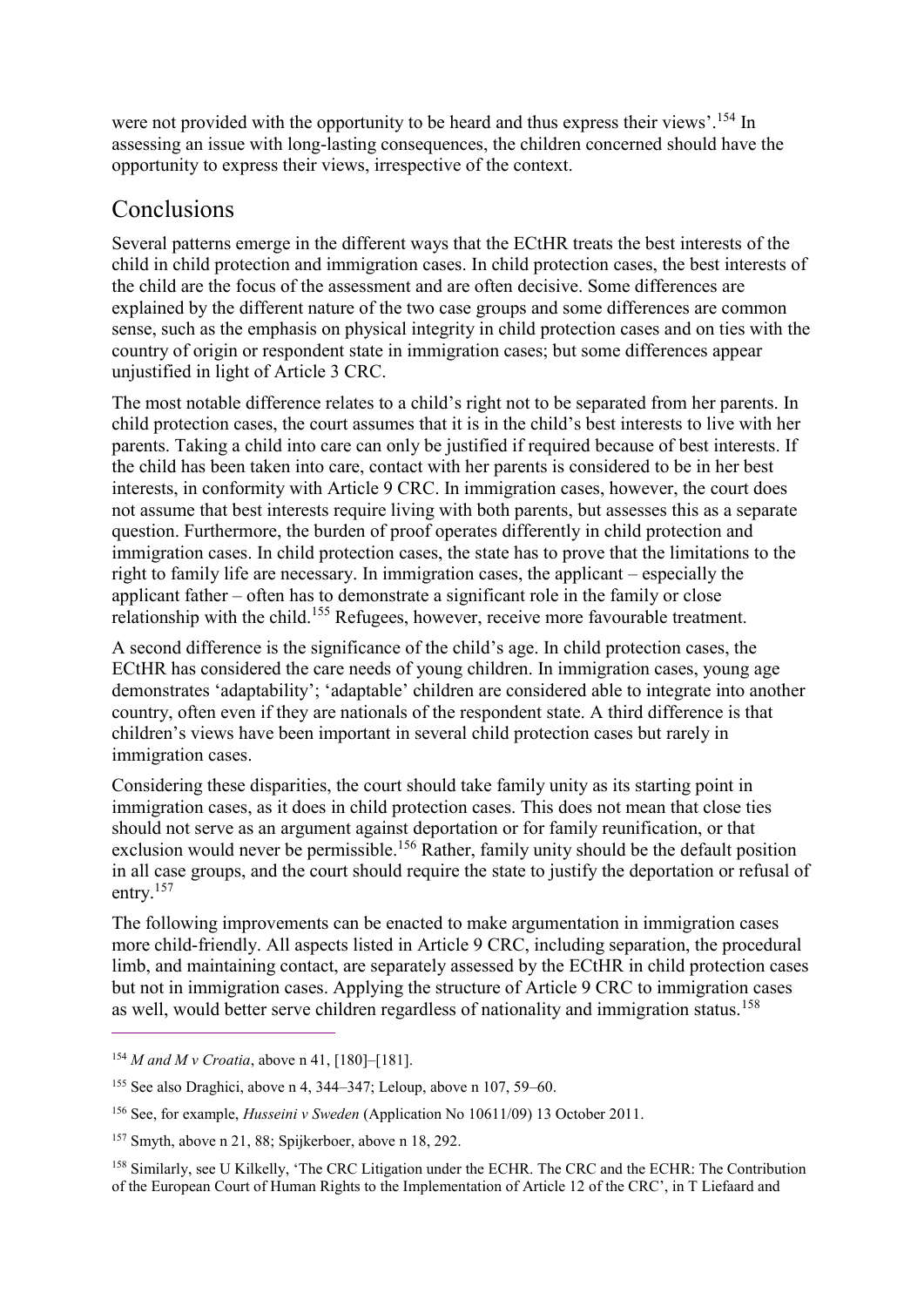Underlining the procedural side of Article 8, identified in child protection cases, would be particularly beneficial. Some indications of the procedural side in other case groups can be found; in *M and M*, for example, the court stated that the procedural requirements identified in a number of child-care cases 'apply *mutatis mutandis* in any judicial or administrative proceedings affecting children's rights under Article 8 of the present Convention'.<sup>159</sup>

Another way to align argumentation is to refer deliberately in immigration cases to judgments from other case groups. The ECtHR often refers to other cases when discussing the weight of best interests on a general level in immigration cases, but references are rarer when the facts of the case are examined. In addition, the court could more actively oversee that national authorities do not conflate the assessment and weight of best interests; separating the two is possible even when no violation is found.<sup>160</sup> Applying a more nuanced adaptability assessment is also recommended to better account for each child's individual situation; there are some promising examples where the court has been sensitive to circumstances contributing to children's vulnerability. Furthermore, a more applicant-friendly burden of proof could be applied in immigration cases, and *Üner* criteria and other checklists should be applied transparently.<sup>161</sup> Finally, in accordance with Article 12 CRC, the court could oversee whether national authorities have respected the child's right to be heard.

Reconceptualising public interest in immigration cases is also essential. In immigration cases, public interest is equated with the state's interest in immigration control and presented as a counter-argument to the rights of individuals.<sup>162</sup> This juxtaposition is not self-evident; it could be argued that preserving family life is the state's interest, too.<sup>163</sup> In the context of adoption and the child's right to know her origins, the court has declared the child's best interests primary to public interest.<sup>164</sup> At a minimum, the state should be required to examine public interest further and not take it for granted.<sup>165</sup> As Judge Turković has summarised:

'it is of utmost importance to balance wisely society's impulse to attach greater weight to the public interest than to private and family life claims under Article 8 of the Convention. After all, it is impossible to make a sharp distinction between the two. It is in the public interest to protect the private- and family-life claims of long-term migrants.'<sup>166</sup>

This article has identified problems in the court's use of the best interests concept, especially

 $\overline{a}$ 

<sup>161</sup> *Üner v Netherlands*, above n 51, joint dissenting opinion of Judges Costa, Zupančič and Türmen.

<sup>163</sup> H Stalford and K Hollingsworth, 'Judging Children's Rights: Tendencies, Tensions, Constraints and Opportunities' in H Stalford, K Hollingsworth and S Gilmore (eds), *Rewriting Children's Rights Judgments: From Academic Vision to New Practice* (Hart, 2017).

<sup>164</sup> *Todorova v Italy*, above n 76, [77].

<sup>165</sup> See, for example, *Alim v Russia* (Application No 39417/07) 27 September 2011, [96].

<sup>166</sup> *Ndidi v United Kingdom* (Application No 41215/14) (2017) *The Times* 9 October, dissenting opinion of Judge Turković.

JE Doek (eds), *Litigating the Rights of the Child. The UN Convention on the Rights of the Child in Domestic and International Jurisprudence* (Springer, 2015). Article 9 CRC has been referred to in: *NP v Moldova*  (Application No 58455/13) 6 October 2015, [42]; *Kocherov and Sergeyeva v Russia*, above n 38, [58]; *Ageyevy v Russia*, above n 42, [110]; *AK and L v Croatia* (Application No 37956/11) 8 January 2013, [34]; *X v Croatia* (Application No 11223/04) (2008) 51 EHRR 511, [23] (child protection); *Jeunesse v Netherlands*, above n 26, [73], and *Berisha v Switzerland*, above n 28, [33] (immigration).

<sup>159</sup> *M and M v Croatia*, above n 41, [181].

<sup>160</sup> See, for example, *Sarközi and Mahran v Austria*, above n 85, [72].

<sup>162</sup> See, for example, *Da Silva v Netherlands*, n 24 above, [44].